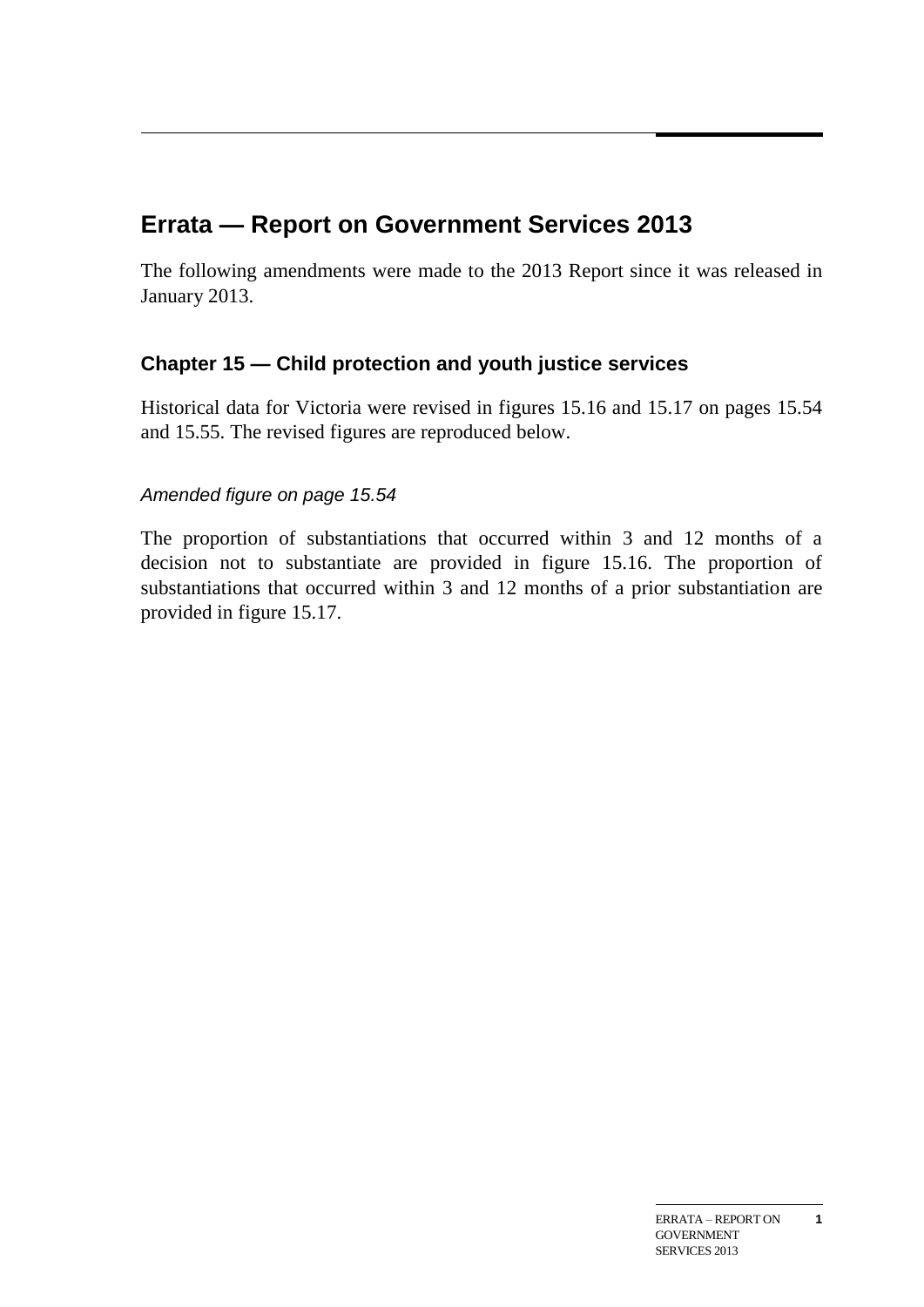

### Figure 15.16 **Improved safety — substantiation rate within 3 and/or 12 months after a decision not to substantiatea, b**

**a** Data are not comparable across jurisdictions because definitions of substantiation vary significantly. Consequently, rates cannot be compared across jurisdictions. **b** See source tables for detailed footnotes. *Source*: AIHW data collection (unpublished); table 15A.9.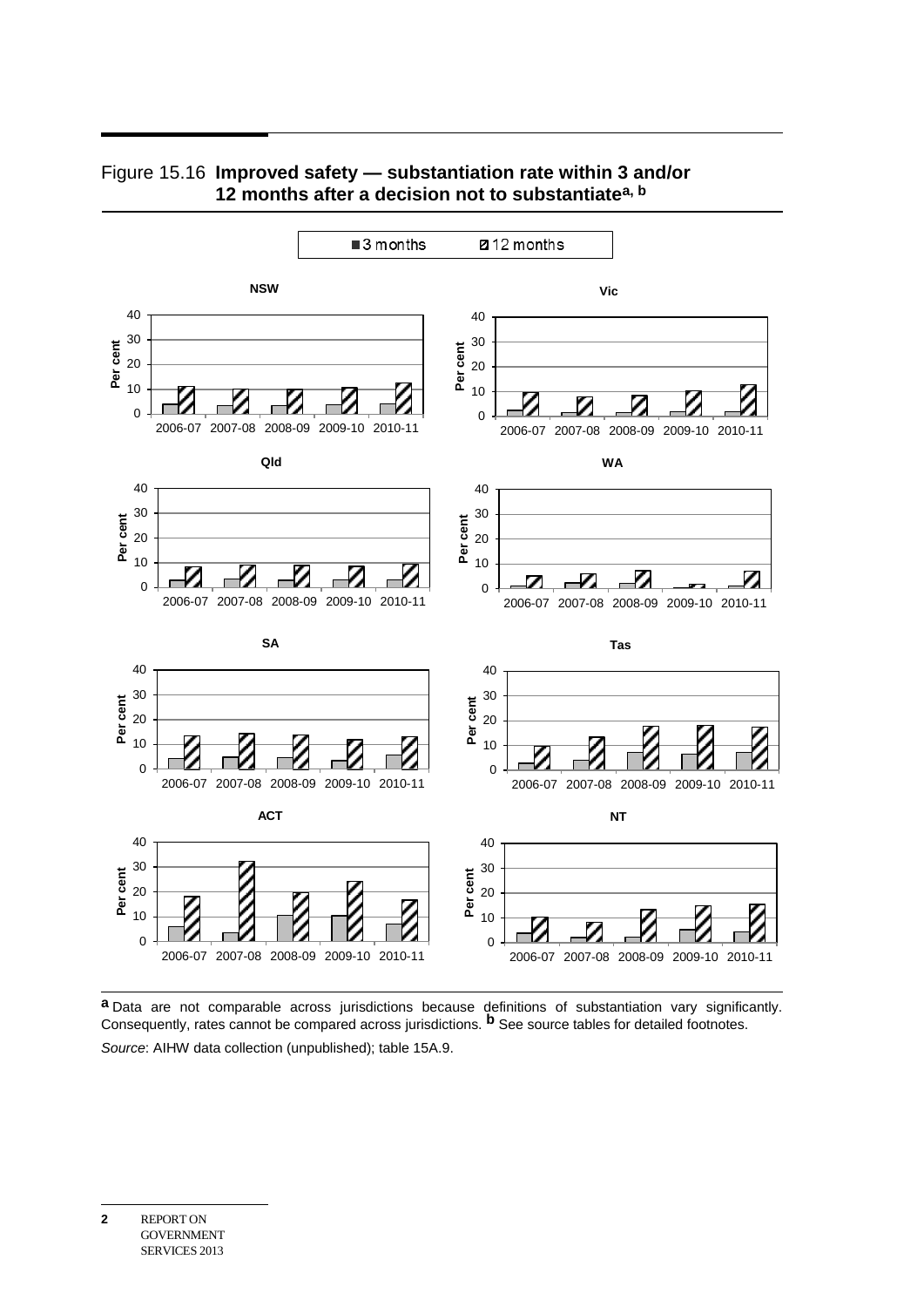## *Amended figure on page 15.55*

Data are not comparable across jurisdictions for this indicator because definitions of substantiation vary. Data are comparable within each jurisdiction over time unless otherwise stated (figure 15.17).

### Figure 15.17 **Improved safety — resubstantiation rate within 3 or 12 months of a prior substantiationa, b**



**a** Data are not comparable across jurisdictions because definitions of substantiation vary significantly. Consequently, rates cannot be compared across jurisdictions. **b** See source table for detailed footnotes. *Source*: AIHW data collection (unpublished); table 15A.10.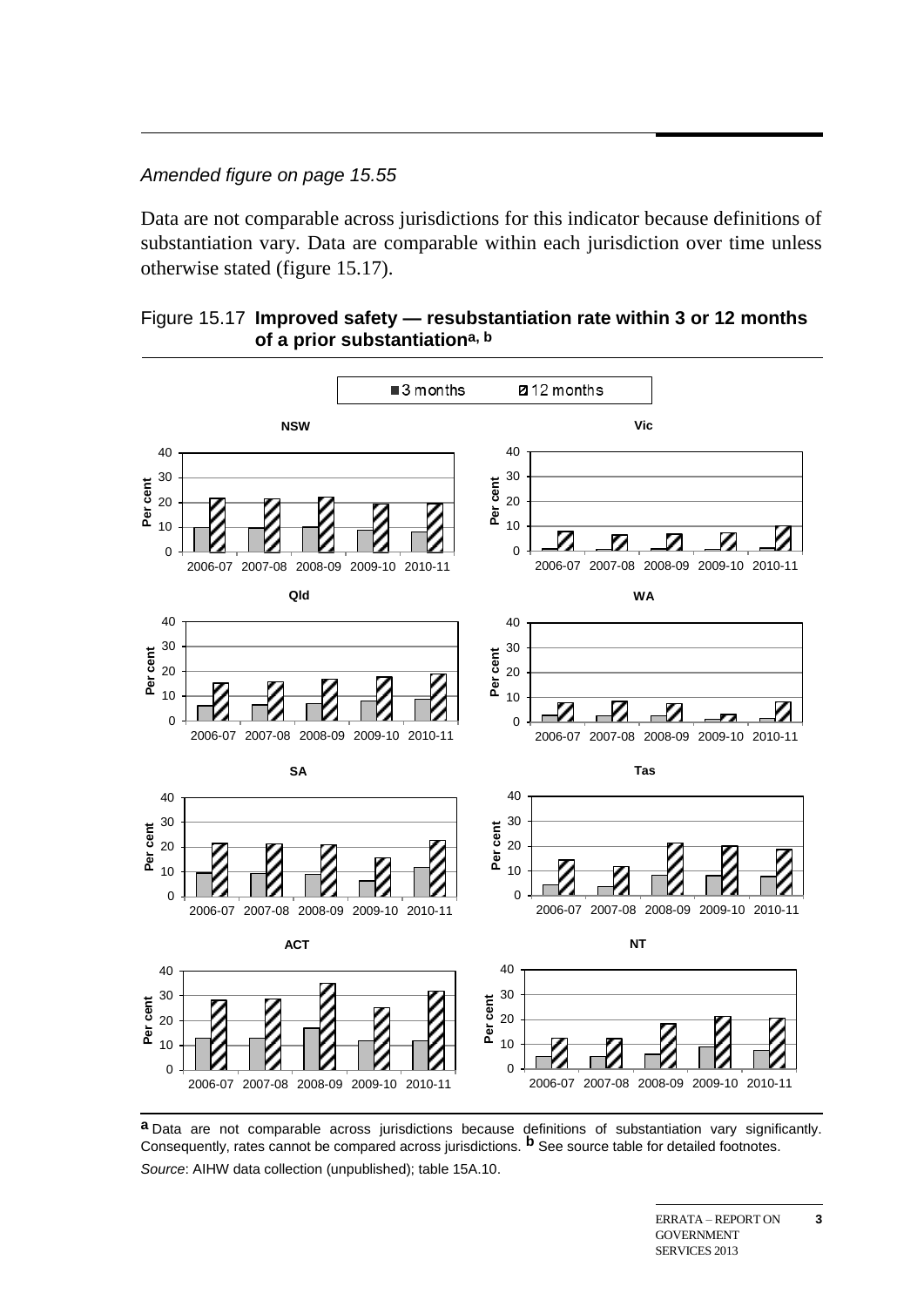Historical data for 2009-10 were revised in attachment tables 15A.38, 15A.56, 15A.74, 15A.92, 15A.110, 15A.128, 15A.146, 15A.164. The rates of children in notifications have been corrected in the relevant attachment tables.

*Amended attachment tables 15A.38, 15A.56, 15A.74, 15A.92, 15A.110, 15A.128, 15A.146, 15A.164*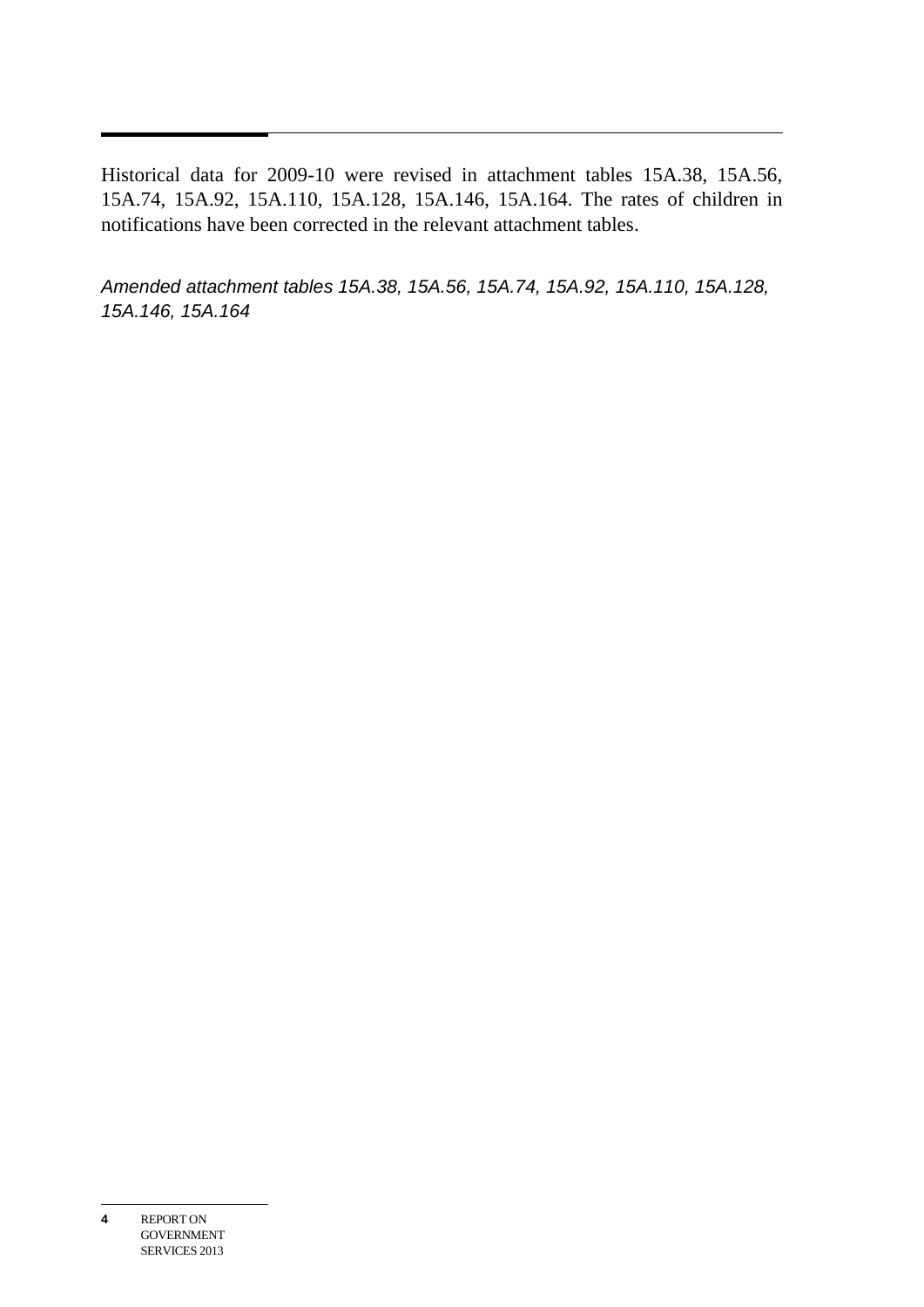#### Table 15A.38 **Children in notifications, investigations and substantiations and children on care and protection orders: Number and rate per 1000 children in the target populations by Indigenous status, NSW (a), (b), (c), (d), (e)**

| This page has changed since the Report was released in January 2013. See errata at http://www.pc.gov.au/gsp/rogs/2013/errata |         |         |         |         |         |          |         |         |             |  |  |  |
|------------------------------------------------------------------------------------------------------------------------------|---------|---------|---------|---------|---------|----------|---------|---------|-------------|--|--|--|
| 2002-03                                                                                                                      | 2003-04 | 2004-05 | 2005-06 | 2006-07 | 2007-08 | 2008-09  | 2009-10 | 2010-11 | $2011 - 12$ |  |  |  |
|                                                                                                                              |         |         |         |         |         |          |         |         |             |  |  |  |
|                                                                                                                              |         |         |         |         |         |          |         |         |             |  |  |  |
| 6 3 28                                                                                                                       | na      | 9 3 1 0 | 11 063  | 13 5 34 | 15 7 56 | 17 20 6  | 15 399  | 11796   | 12 536      |  |  |  |
| 59 293                                                                                                                       | na      | 67 952  | 73 293  | 85 128  | 86 172  | 93 133   | 63797   | 44 098  | 42 505      |  |  |  |
| na                                                                                                                           | na      | na      | na      | na      | na      | na       | 9 4 0 0 | 5 2 3 8 | 6 2 6 7     |  |  |  |
| 65 621                                                                                                                       | 70 571  | 77 262  | 84 356  | 98 662  | 101 928 | 110 339  | 88 596  | 61 132  | 61 308      |  |  |  |
|                                                                                                                              |         |         |         |         |         |          |         |         |             |  |  |  |
| 105.7                                                                                                                        | na      | 153.5   | 181.2   | 221.0   | 256.2   | 260.9    | 218.3   | 166.2   | 175.3       |  |  |  |
| 40.8                                                                                                                         | na      | 47.0    | 50.9    | 58.4    | 59.1    | 63.7     | 40.8    | 28.1    | 27.1        |  |  |  |
| na                                                                                                                           | na      | na      | na      | na      | na      | na       | na      | na      | na          |  |  |  |
| 43.3                                                                                                                         | 46.7    | 51.3    | 56.2    | 64.9    | 67.0    | 72.2     | 54.2    | 37.3    | 37.4        |  |  |  |
| Children in finalised investigations                                                                                         |         |         |         |         |         |          |         |         |             |  |  |  |
|                                                                                                                              |         |         |         |         |         |          |         |         |             |  |  |  |
| 2675                                                                                                                         | na      | 3 9 4 6 | 6 3 2 6 | 8568    | 11 032  | 12 2 2 7 | 11 314  | 7777    | 7807        |  |  |  |
| 15 136                                                                                                                       | na      | 22 963  | 30 880  | 37 659  | 44 907  | 49 868   | 37 895  | 25 268  | 22 266      |  |  |  |
| na                                                                                                                           | na      | na      | na      | na      | na      | na       | 1 6 2 7 | 1 0 9 3 | 1 0 3 7     |  |  |  |
| 17811                                                                                                                        | na      | 26 909  | 37 206  | 46 227  | 55 939  | 62 095   | 50 836  | 34 138  | 31 110      |  |  |  |
|                                                                                                                              |         |         |         |         |         |          |         |         |             |  |  |  |
| 44.7                                                                                                                         | na      | 65.1    | 103.6   | 139.9   | 179.4   | 185.4    | 160.4   | 109.6   | 109.2       |  |  |  |
| 10.4                                                                                                                         | na      | 15.9    | 21.4    | 25.8    | 30.8    | 34.1     | 24.2    | 16.1    | 14.2        |  |  |  |
| na                                                                                                                           | na      | na      | na      | na      | na      | na       | na      | na      | na          |  |  |  |
| 11.8                                                                                                                         | na      | 17.9    | 24.8    | 30.4    | 36.8    | 40.6     | 31.1    | 20.8    | 19.0        |  |  |  |
|                                                                                                                              |         |         |         |         |         |          |         |         |             |  |  |  |

Children in substantiations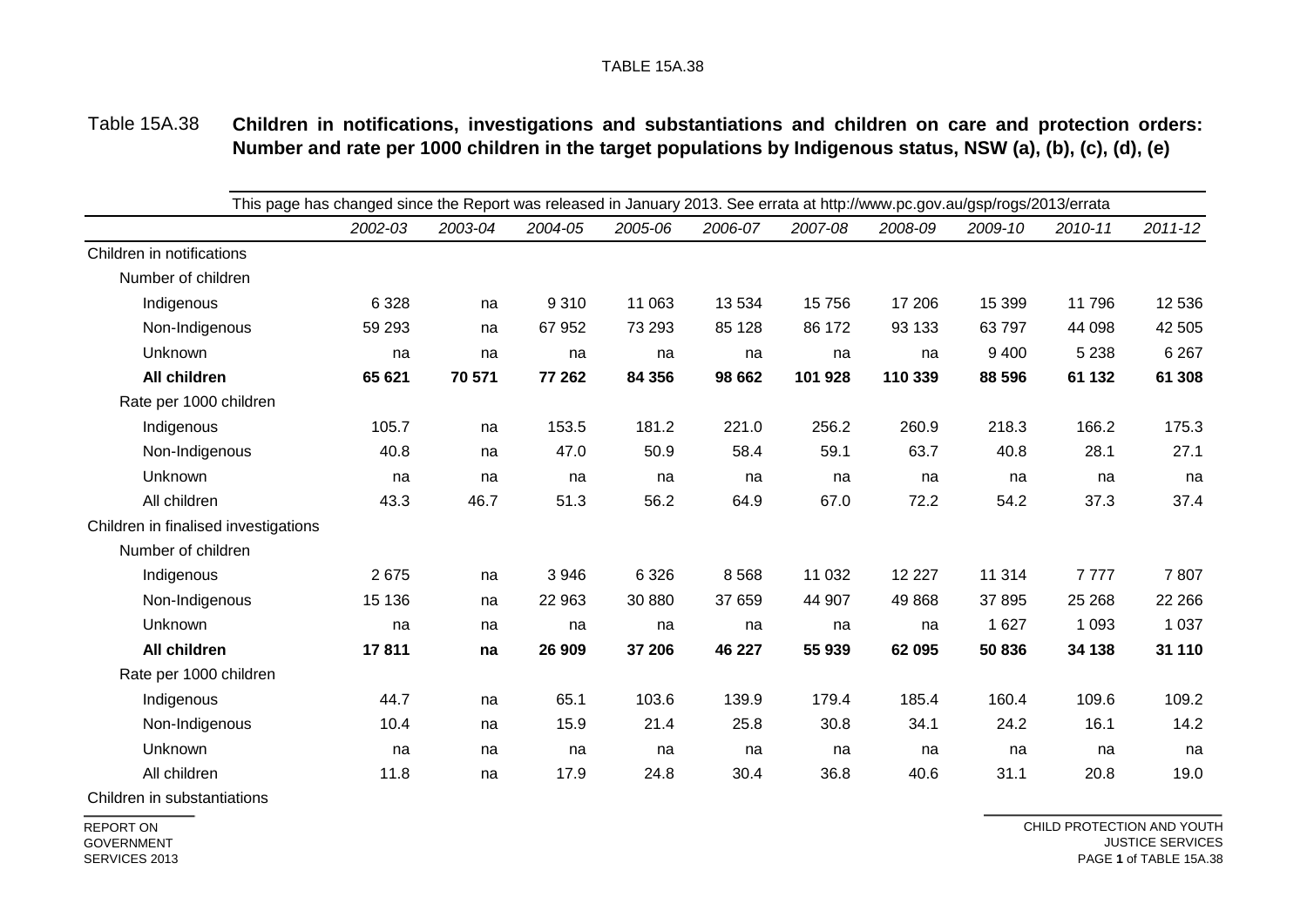Table 15A.38 **Children in notifications, investigations and substantiations and children on care and protection orders: Number and rate per 1000 children in the target populations by Indigenous status, NSW (a), (b), (c), (d), (e)**

|                                        | This page has changed since the Report was released in January 2013. See errata at http://www.pc.gov.au/gsp/rogs/2013/errata |         |         |         |         |         |         |                |         |             |  |  |  |
|----------------------------------------|------------------------------------------------------------------------------------------------------------------------------|---------|---------|---------|---------|---------|---------|----------------|---------|-------------|--|--|--|
|                                        | 2002-03                                                                                                                      | 2003-04 | 2004-05 | 2005-06 | 2006-07 | 2007-08 | 2008-09 | 2009-10        | 2010-11 | $2011 - 12$ |  |  |  |
| Number of children                     |                                                                                                                              |         |         |         |         |         |         |                |         |             |  |  |  |
| Indigenous                             | 1910                                                                                                                         | na      | 1 642   | 2696    | 3 2 7 6 | 3 2 6 3 | 3749    | 3707           | 3 3 0 3 | 4 2 4 7     |  |  |  |
| Non-Indigenous                         | 9524                                                                                                                         | na      | 7 5 5 6 | 9931    | 10 4 14 | 9856    | 10 208  | 9408           | 8 1 9 4 | 10 387      |  |  |  |
| Unknown                                | na                                                                                                                           | na      | na      | na      | na      | na      | na      | 21             | 39      | 33          |  |  |  |
| All children                           | 11 434                                                                                                                       | na      | 9 1 9 8 | 12 627  | 13 690  | 13 119  | 13 957  | 13 136         | 11 536  | 14 667      |  |  |  |
| Rate per 1000 children                 |                                                                                                                              |         |         |         |         |         |         |                |         |             |  |  |  |
| Indigenous                             | 31.9                                                                                                                         | na      | 27.1    | 44.2    | 53.5    | 53.0    | 56.8    | 52.6           | 46.5    | 59.4        |  |  |  |
| Non-Indigenous                         | 6.5                                                                                                                          | na      | 5.2     | 6.9     | 7.1     | 6.8     | 7.0     | 6.0            | 5.2     | 6.6         |  |  |  |
| Unknown                                | na                                                                                                                           | na      | na      | na      | na      | na      | na      | na             | na      | na          |  |  |  |
| All children                           | 7.5                                                                                                                          | na      | 6.1     | 8.4     | 9.0     | 8.6     | 9.1     | 8.0            | 7.0     | 9.0         |  |  |  |
| Children on care and protection orders |                                                                                                                              |         |         |         |         |         |         |                |         |             |  |  |  |
| Number of children                     |                                                                                                                              |         |         |         |         |         |         |                |         |             |  |  |  |
| Indigenous                             | 2 2 6 5                                                                                                                      | na      | 2 1 1 3 | 2 4 0 9 | 2880    | 3 3 8 0 | 3979    | 4 5 5 5        | 4 900   | 5 2 9 9     |  |  |  |
| Non-Indigenous                         | 6710                                                                                                                         | na      | 6 5 0 7 | 6804    | 7759    | 8706    | 9512    | 10 132         | 10 4 35 | 10 661      |  |  |  |
| Unknown                                | na                                                                                                                           | na      | na      | na      | na      | na      | na      | $\overline{2}$ | 4       | 21          |  |  |  |
| All children                           | 8975                                                                                                                         | na      | 8620    | 9 2 1 3 | 10 639  | 12 086  | 13 4 91 | 14 689         | 15 339  | 15 981      |  |  |  |
| Rate per 1000 children                 |                                                                                                                              |         |         |         |         |         |         |                |         |             |  |  |  |
| Indigenous                             | 35.9                                                                                                                         | na      | 33.0    | 37.2    | 44.5    | 51.9    | 56.9    | 64.4           | 68.8    | 73.8        |  |  |  |
| Non-Indigenous                         | 4.3                                                                                                                          | na      | 4.3     | 4.5     | 5.0     | 5.6     | 6.1     | 6.5            | 6.7     | 6.8         |  |  |  |
| Unknown                                | na                                                                                                                           | na      | na      | na      | na      | na      | na      | na             | na      | na          |  |  |  |
| All children                           | 5.6                                                                                                                          | na      | 5.4     | 5.8     | 6.6     | 7.5     | 8.3     | 9.0            | 9.4     | 9.7         |  |  |  |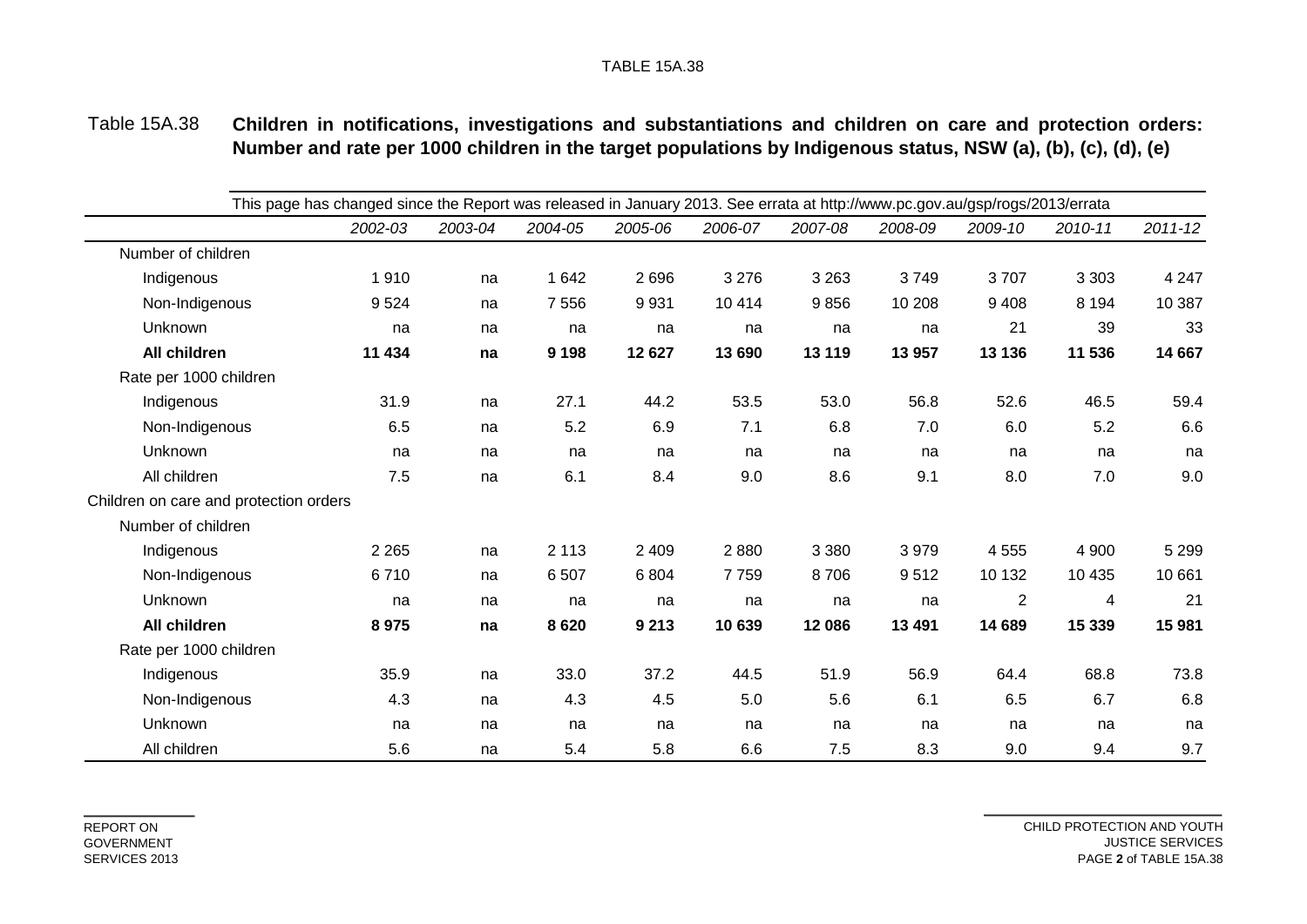#### Table 15A.38 **Children in notifications, investigations and substantiations and children on care and protection orders: Number and rate per 1000 children in the target populations by Indigenous status, NSW (a), (b), (c), (d), (e)**

| This page has changed since the Report was released in January 2013. See errata at http://www.pc.gov.au/gsp/rogs/2013/errata |  |         |         |         |         |         |         |         |         |         |         |  |
|------------------------------------------------------------------------------------------------------------------------------|--|---------|---------|---------|---------|---------|---------|---------|---------|---------|---------|--|
|                                                                                                                              |  | 2002-03 | 2003-04 | 2004-05 | 2005-06 | 2006-07 | 2007-08 | 2008-09 | 2009-10 | 2010-11 | 2011-12 |  |

- (a) Prior to 2009-10, rates of children in notifications, investigations and substantiations were calculated as the number of children aged 0–16 years in each category (including children whose ages were not stated) divided by the estimated population of children aged 0–16 years at 31 December, multiplied by 1000. For Indigenous children, the June projections for two years were averaged to obtain a population figure for December of the relevant year. For 2009-10 onwards, rates of children in notifications, investigations and substantiations are calculated as the number of children aged 0-17 years in each category (including children whose ages were not stated) divided by the estimated population of children aged 0-17 years at 31 December, multiplied by 1000.
- (b) Rates of non-Indigenous children on care and protection orders were calculated as the number of children aged 0–17 years (including children whose ages were not stated) who were on a care and protection order at 30 June, divided by the estimated population aged 0–17 at 31 March, multiplied by 1000. Rates of Indigenous children on care and protection orders were calculated as the number of children aged 0-17 years (including children whose ages were not stated) who were on a care and protection order at 30 June, divided by the estimated population aged 0-17 at 30 June using 'Series B', Experimental estimates and projections, Aboriginal and Torres Strait Islander Australians, 1991 to 2021 (cat. no. 3238.0).
- (c) Prior to 2009-10, children of unknown Indigenous status were reported in the non-Indigenous status category. For 2009-10 onwards, a separate unknown Indigenous status category is reported.
- (d) Rates are not able to be calculated for children of unknown Indigenous status as corresponding population data are not available.
- (e) Following the NSW Keep Them Safe reforms, the 2010-11 data reflect the first full year of reporting under legislative changes to the NSW Children and Young Persons (Care and Protection) Act 1998, proclaimed on 24 January 2010. This includes raising the reporting threshold from 'risk of harm' to the new 'risk of significant harm'.

**na** Not available.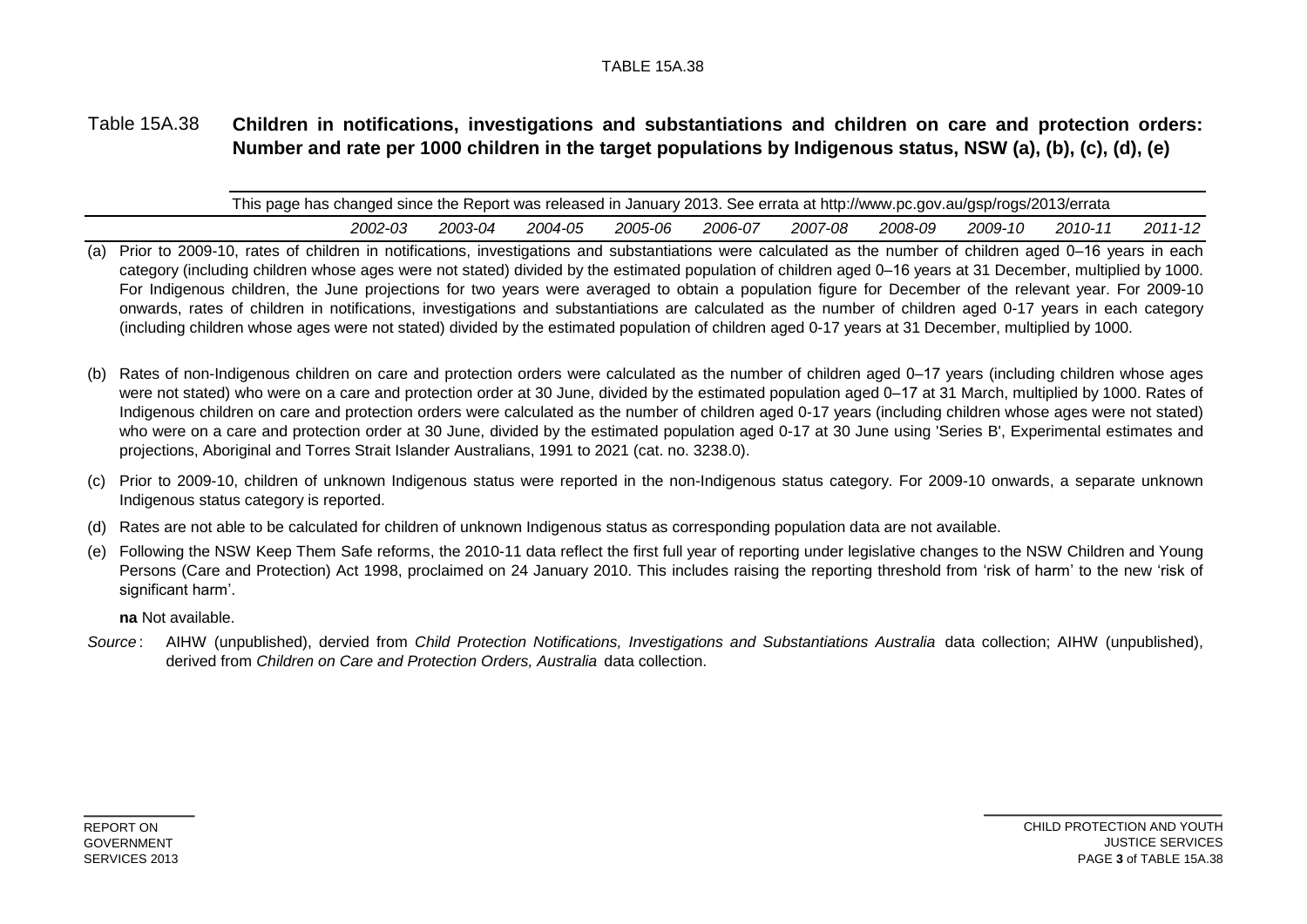#### Table 15A.56 **Children in notifications, investigations and substantiations and children on care and protection orders: Number and rate per 1000 children in the target populations by Indigenous status, VIC (a), (b), (c), (d)**

|                                      | This page has changed since the Report was released in January 2013. See errata at http://www.pc.gov.au/gsp/rogs/2013/errata |         |         |         |         |         |         |         |         |             |
|--------------------------------------|------------------------------------------------------------------------------------------------------------------------------|---------|---------|---------|---------|---------|---------|---------|---------|-------------|
|                                      | 2002-03                                                                                                                      | 2003-04 | 2004-05 | 2005-06 | 2006-07 | 2007-08 | 2008-09 | 2009-10 | 2010-11 | $2011 - 12$ |
| Children in notifications            |                                                                                                                              |         |         |         |         |         |         |         |         |             |
| Number of children                   |                                                                                                                              |         |         |         |         |         |         |         |         |             |
| Indigenous                           | 1 6 3 8                                                                                                                      | 1673    | 1855    | 2 0 0 7 | 2 0 5 8 | 2 1 8 0 | 2 2 6 4 | 2 4 0 4 | 2716    | 3 2 9 4     |
| Non-Indigenous                       | 26 741                                                                                                                       | 26 261  | 26 651  | 27 623  | 28 183  | 30 119  | 31 299  | 34 715  | 38 004  | 41 858      |
| Unknown                              | na                                                                                                                           | na      | na      | na      | na      | na      | na      | 642     | 739     | 1560        |
| All children                         | 28 379                                                                                                                       | 27 934  | 28 506  | 29 630  | 30 241  | 32 299  | 33 563  | 37 761  | 41 459  | 46712       |
| Rate per 1000 children               |                                                                                                                              |         |         |         |         |         |         |         |         |             |
| Indigenous                           | 135.8                                                                                                                        | 137.8   | 151.8   | 163.0   | 167.1   | 176.0   | 159.7   | 158.7   | 178.1   | 213.9       |
| Non-Indigenous                       | 24.8                                                                                                                         | 24.3    | 24.7    | 25.5    | 25.5    | 27.0    | 27.7    | 28.7    | 31.1    | 34.6        |
| Unknown                              | na                                                                                                                           | na      | na      | na      | na      | na      | na      | na      | na      | na          |
| All children                         | 26.0                                                                                                                         | 25.6    | 26.1    | 27.1    | 27.1    | 28.7    | 29.4    | 30.8    | 33.5    | 38.2        |
| Children in finalised investigations |                                                                                                                              |         |         |         |         |         |         |         |         |             |
| Number of children                   |                                                                                                                              |         |         |         |         |         |         |         |         |             |
| Indigenous                           | 999                                                                                                                          | 1 0 6 4 | 1 0 9 0 | 1 1 0 7 | 1 0 1 2 | 964     | 1 0 1 7 | 1 0 6 4 | 1 1 7 0 | 1 407       |
| Non-Indigenous                       | 10 076                                                                                                                       | 9696    | 9 4 6 3 | 9 4 4 7 | 8927    | 8595    | 8767    | 10 404  | 10 934  | 12712       |
| Unknown                              | na                                                                                                                           | na      | na      | na      | na      | na      | na      | 14      | 5       |             |
| All children                         | 11 075                                                                                                                       | 10760   | 10 553  | 10 554  | 9939    | 9559    | 9784    | 11 482  | 12 109  | 14 119      |
| Rate per 1000 children               |                                                                                                                              |         |         |         |         |         |         |         |         |             |
| Indigenous                           | 82.8                                                                                                                         | 87.6    | 89.2    | 89.9    | 82.1    | 77.8    | 71.8    | 70.2    | 76.7    | 91.4        |
| Non-Indigenous                       | 9.3                                                                                                                          | 9.0     | 8.8     | 8.7     | 8.1     | 7.7     | 7.8     | 8.6     | 9.0     | 10.5        |
| Unknown                              | na                                                                                                                           | na      | na      | na      | na      | na      | na      | na      | na      | na          |
| All children                         | 10.2                                                                                                                         | 9.9     | 9.7     | 9.6     | 8.9     | 8.5     | 8.6     | 9.4     | 9.8     | 11.5        |
|                                      |                                                                                                                              |         |         |         |         |         |         |         |         |             |

Children in substantiations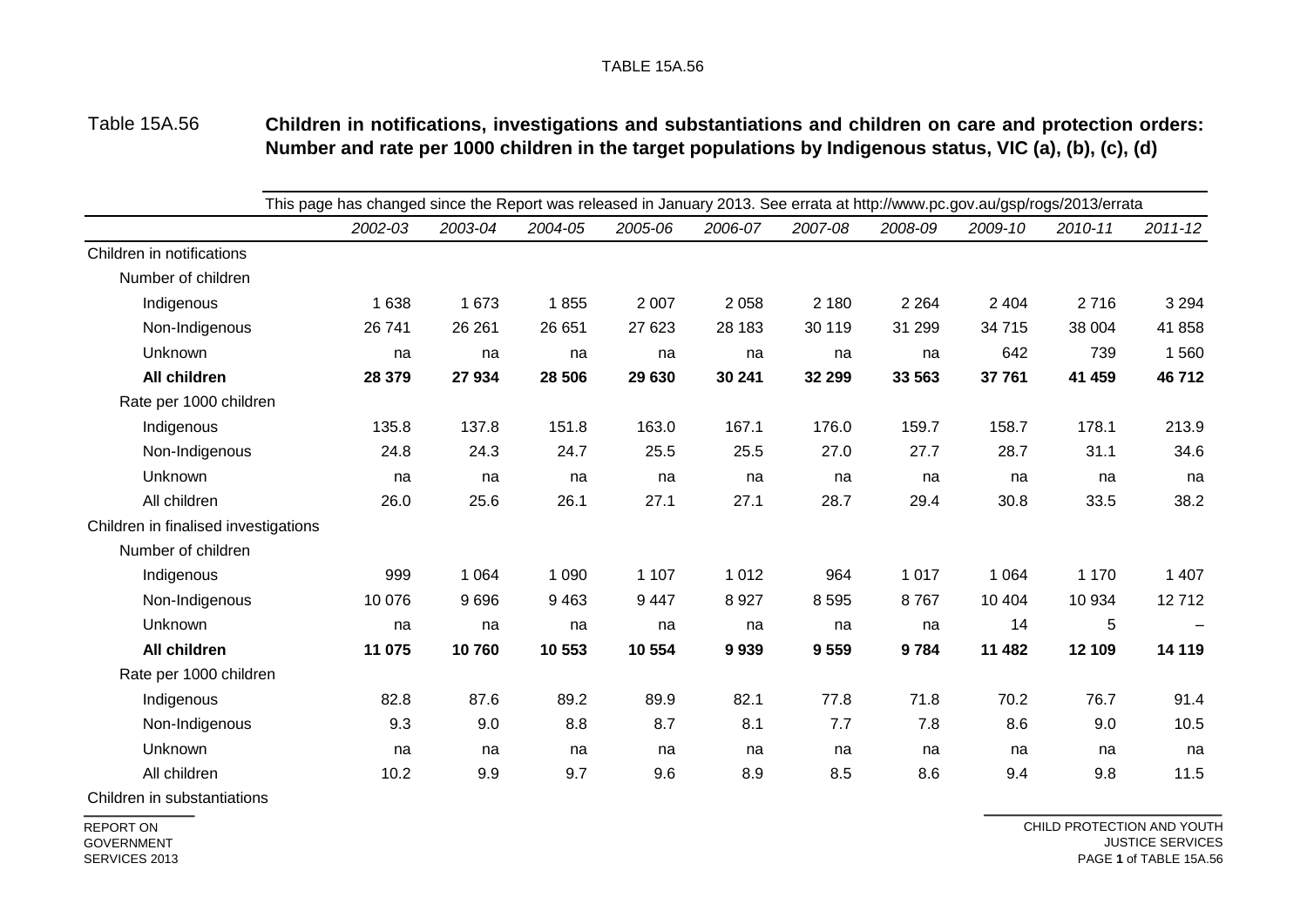Table 15A.56 **Children in notifications, investigations and substantiations and children on care and protection orders: Number and rate per 1000 children in the target populations by Indigenous status, VIC (a), (b), (c), (d)**

|                                        | This page has changed since the Report was released in January 2013. See errata at http://www.pc.gov.au/gsp/rogs/2013/errata |         |         |         |         |         |         |         |                |                   |  |  |  |
|----------------------------------------|------------------------------------------------------------------------------------------------------------------------------|---------|---------|---------|---------|---------|---------|---------|----------------|-------------------|--|--|--|
|                                        | 2002-03                                                                                                                      | 2003-04 | 2004-05 | 2005-06 | 2006-07 | 2007-08 | 2008-09 | 2009-10 | 2010-11        | $2011 - 12$       |  |  |  |
| Number of children                     |                                                                                                                              |         |         |         |         |         |         |         |                |                   |  |  |  |
| Indigenous                             | 667                                                                                                                          | 700     | 770     | 834     | 697     | 681     | 684     | 710     | 768            | 963               |  |  |  |
| Non-Indigenous                         | 6 177                                                                                                                        | 6 3 2 3 | 6 2 4 4 | 6 4 5 3 | 5891    | 5 4 8 1 | 5 4 4 5 | 5 6 9 0 | 6557           | 7778              |  |  |  |
| Unknown                                | na                                                                                                                           | na      | na      | na      | na      | na      | na      | 3       | $\overline{2}$ | $\qquad \qquad -$ |  |  |  |
| All children                           | 6844                                                                                                                         | 7023    | 7014    | 7 2 8 7 | 6588    | 6 1 6 2 | 6 1 2 9 | 6 4 0 3 | 7 3 2 7        | 8741              |  |  |  |
| Rate per 1000 children                 |                                                                                                                              |         |         |         |         |         |         |         |                |                   |  |  |  |
| Indigenous                             | 55.3                                                                                                                         | 57.7    | 63.0    | 67.7    | 56.6    | 55.0    | 48.3    | 46.9    | 50.4           | 62.5              |  |  |  |
| Non-Indigenous                         | 5.7                                                                                                                          | 5.9     | 5.8     | 6.0     | 5.3     | 4.9     | 4.8     | 4.7     | 5.4            | 6.4               |  |  |  |
| Unknown                                | na                                                                                                                           | na      | na      | na      | na      | na      | na      | na      | na             | na                |  |  |  |
| All children                           | 6.3                                                                                                                          | 6.4     | 6.4     | 6.7     | 5.9     | 5.5     | 5.4     | 5.2     | 5.9            | 7.1               |  |  |  |
| Children on care and protection orders |                                                                                                                              |         |         |         |         |         |         |         |                |                   |  |  |  |
| Number of children                     |                                                                                                                              |         |         |         |         |         |         |         |                |                   |  |  |  |
| Indigenous                             | 534                                                                                                                          | 574     | 587     | 632     | 688     | 775     | 825     | 948     | 1 0 6 0        | 1 1 5 0           |  |  |  |
| Non-Indigenous                         | 4 5 0 4                                                                                                                      | 4 6 7 7 | 4 0 8 1 | 4 3 7 9 | 4 8 0 4 | 5 4 6 4 | 5 2 7 5 | 5 5 4 9 | 5 6 6 5        | 6 100             |  |  |  |
| Unknown                                | na                                                                                                                           | na      | na      | na      | na      | na      | na      | 18      | 10             | 12                |  |  |  |
| All children                           | 5 0 38                                                                                                                       | 5 2 5 1 | 4668    | 5 0 1 1 | 5 4 9 2 | 6 2 3 9 | 6 100   | 6515    | 6735           | 7 2 6 2           |  |  |  |
| Rate per 1000 children                 |                                                                                                                              |         |         |         |         |         |         |         |                |                   |  |  |  |
| Indigenous                             | 42.0                                                                                                                         | 44.7    | 45.4    | 48.2    | 52.5    | 58.8    | 54.7    | 62.4    | 69.2           | 74.3              |  |  |  |
| Non-Indigenous                         | 3.9                                                                                                                          | 4.1     | 3.6     | 3.8     | 4.1     | 4.6     | 4.4     | 4.6     | 4.6            | 5.0               |  |  |  |
| Unknown                                | na                                                                                                                           | na      | na      | na      | na      | na      | na      | na      | na             | na                |  |  |  |
| All children                           | 4.3                                                                                                                          | 4.5     | 4.0     | 4.3     | 4.6     | 5.2     | 5.0     | 5.3     | 5.4            | 5.9               |  |  |  |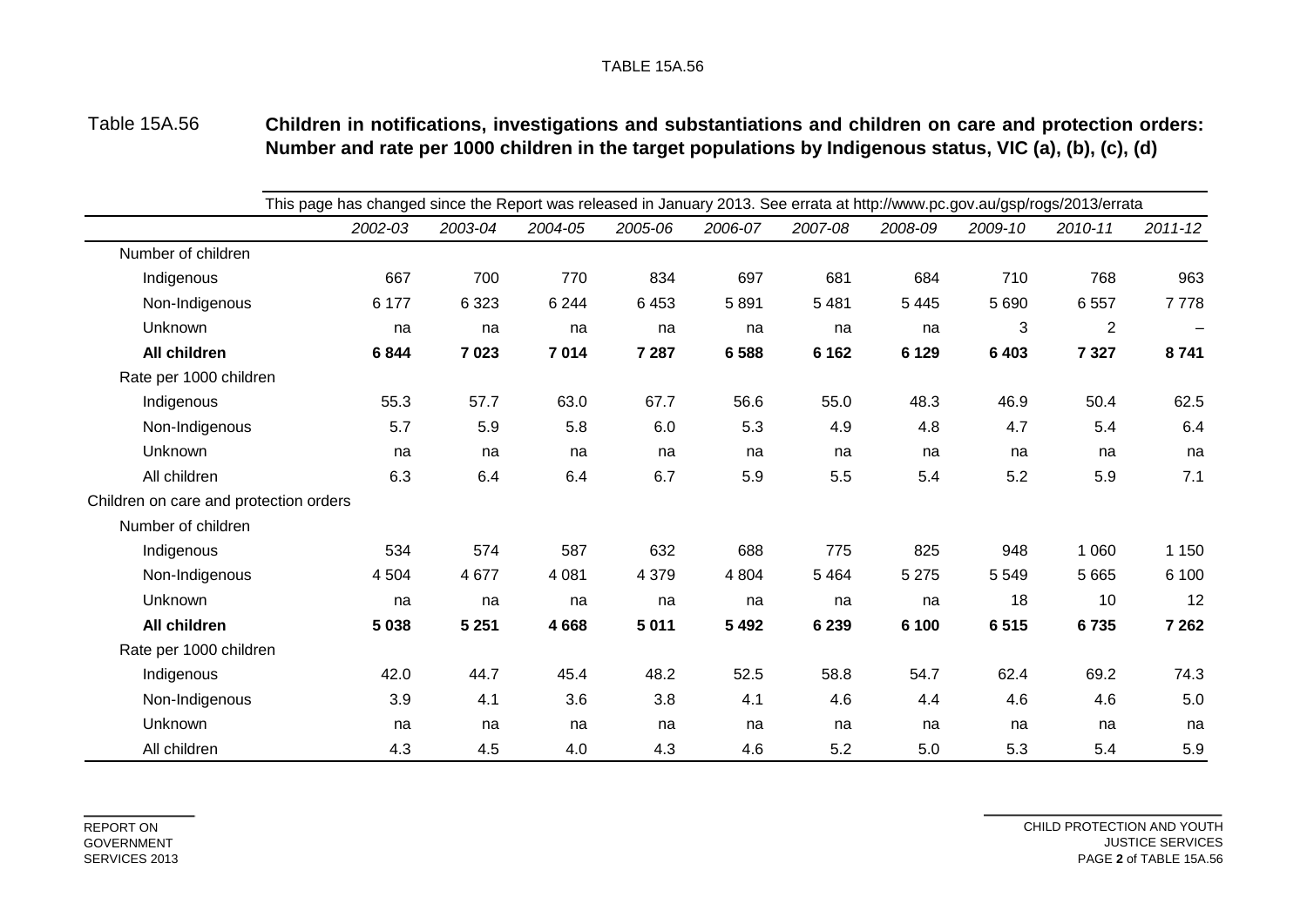#### Table 15A.56 **Children in notifications, investigations and substantiations and children on care and protection orders: Number and rate per 1000 children in the target populations by Indigenous status, VIC (a), (b), (c), (d)**

|  | This page has changed since the Report was released in January 2013. See errata at http://www.pc.gov.au/gsp/rogs/2013/errata |  |
|--|------------------------------------------------------------------------------------------------------------------------------|--|
|  |                                                                                                                              |  |

- *2002-03 2003-04 2004-05 2005-06 2006-07 2007-08 2008-09 2009-10 2010-11 2011-12* (a) Prior to 2009-10, rates of children in notifications, investigations and substantiations were calculated as the number of children aged 0–16 years in each category (including children whose ages were not stated) divided by the estimated population of children aged 0–16 years at 31 December, multiplied by 1000. For Indigenous children, the June projections for two years were averaged to obtain a population figure for December of the relevant year. For 2009-10 onwards, rates of children in notifications, investigations and substantiations are calculated as the number of children aged 0-17 years in each category (including children whose ages were not stated) divided by the estimated population of children aged 0-17 years at 31 December, multiplied by 1000.
- (b) Rates of non-Indigenous children on care and protection orders were calculated as the number of children aged 0–17 years (including children whose ages were not stated) who were on a care and protection order at 30 June, divided by the estimated population aged 0–17 at 31 March, multiplied by 1000. Rates of Indigenous children on care and protection orders were calculated as the number of children aged 0-17 years (including children whose ages were not stated) who were on a care and protection order at 30 June, divided by the estimated population aged 0-17 at 30 June using 'Series B', Experimental estimates and projections, Aboriginal and Torres Strait Islander Australians, 1991 to 2021 (cat. no. 3238.0).
- (c) Prior to 2009-10, children of unknown Indigenous status were reported in the non-Indigenous status category. For 2009-10 onwards, a separate unknown Indigenous status category is reported.
- (d) Rates are not able to be calculated for children of unknown Indigenous status as corresponding population data are not available.
- (e) During 2006-07, Victoria introduced a major new data system, which will be rolled out across the State by mid 2008. In parallel, the Children, Youth and Families Act 2005 which commenced in April 2007, introduced new service pathways and processes in Victorian Child Protection and Family Services to support earlier intervention and prevention for vulnerable children and their families. Due to these new service and data reporting arrangements, the Victorian child protection data may not be fully comparable with previous years data.

**na** Not available.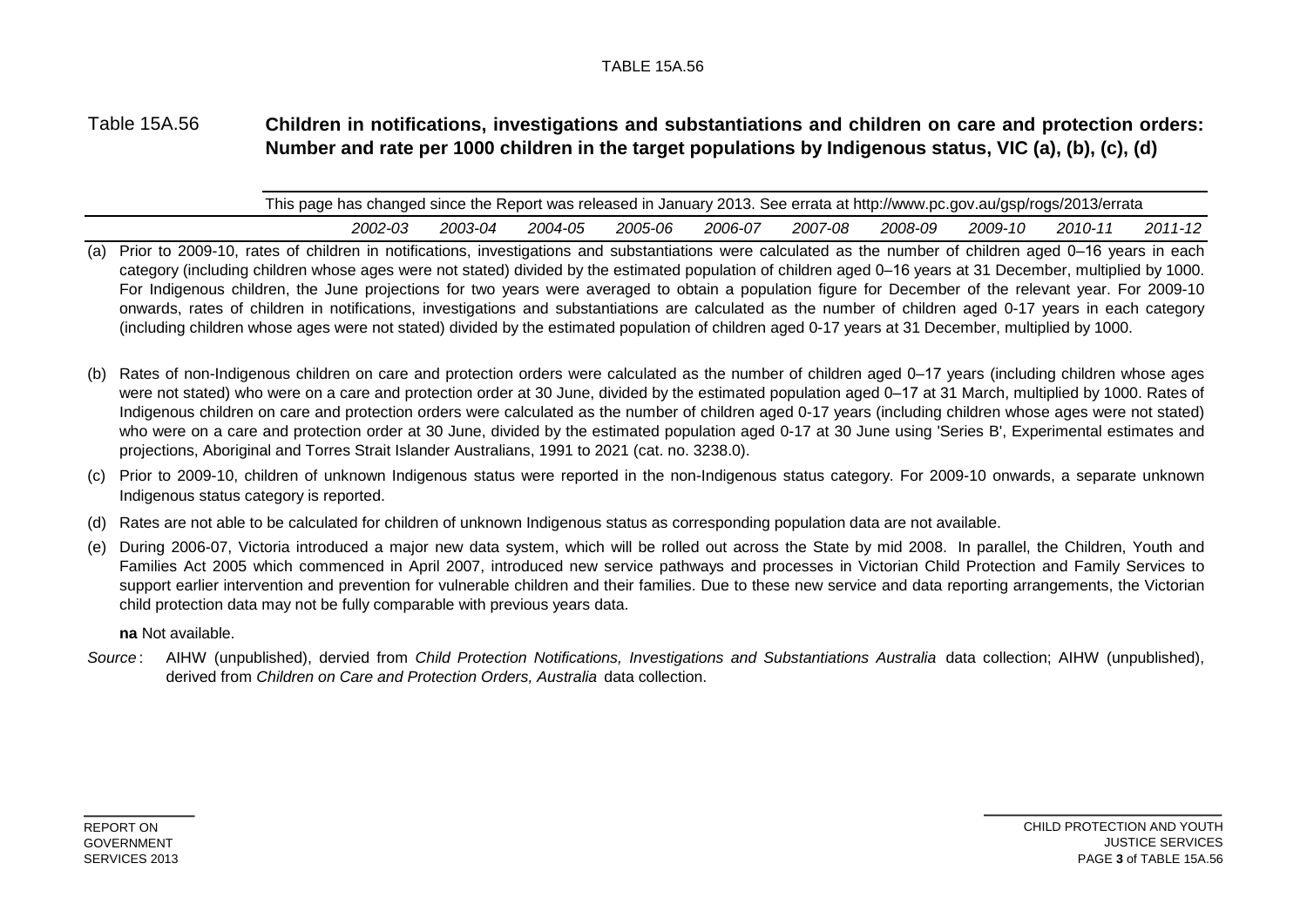#### Table 15A.74 **Children in notifications, investigations and substantiations and children on care and protection orders: Number and rate per 1000 children in the target populations by Indigenous status, Qld (a), (b), (c), (d)**

|                                          | This page has changed since the Report was released in January 2013. See errata at http://www.pc.gov.au/gsp/rogs/2013/errata |         |         |         |         |         |         |         |         |         |             |  |  |
|------------------------------------------|------------------------------------------------------------------------------------------------------------------------------|---------|---------|---------|---------|---------|---------|---------|---------|---------|-------------|--|--|
|                                          |                                                                                                                              | 2002-03 | 2003-04 | 2004-05 | 2005-06 | 2006-07 | 2007-08 | 2008-09 | 2009-10 | 2010-11 | $2011 - 12$ |  |  |
| Children in notifications                |                                                                                                                              |         |         |         |         |         |         |         |         |         |             |  |  |
| Number of children                       |                                                                                                                              |         |         |         |         |         |         |         |         |         |             |  |  |
| Indigenous                               |                                                                                                                              | 1618    | 1933    | 2 4 5 1 | 2 9 3 6 | 4 0 0 3 | 4 2 6 5 | 4 6 5 0 | 4 8 3 2 | 4 9 5 3 | 5820        |  |  |
| Non-Indigenous                           |                                                                                                                              | 20 20 3 | 22 871  | 26 847  | 22 4 68 | 19817   | 17836   | 16 105  | 13 182  | 13 066  | 14 3 67     |  |  |
| Unknown                                  |                                                                                                                              | na      | na      | na      | na      | na      | na      | na      | 1 6 2 2 | 1 3 3 4 | 1 7 2 2     |  |  |
| All children                             |                                                                                                                              | 21 821  | 24 804  | 29 29 8 | 25 4 04 | 23 8 20 | 22 101  | 20755   | 19636   | 19 353  | 21 909      |  |  |
| Rate per 1000 children                   |                                                                                                                              |         |         |         |         |         |         |         |         |         |             |  |  |
| Indigenous                               |                                                                                                                              | 28.6    | 33.7    | 42.3    | 50.3    | 67.7    | 71.5    | 71.8    | 69.4    | 70.3    | 81.4        |  |  |
| Non-Indigenous                           |                                                                                                                              | 24.2    | 27.1    | 31.4    | 26.0    | 22.1    | 19.5    | 17.2    | 13.0    | 12.8    | 14.3        |  |  |
| Unknown                                  |                                                                                                                              | na      | na      | na      | na      | na      | na      | na      | na      | na      | na          |  |  |
| All children                             |                                                                                                                              | 24.4    | 27.5    | 32.1    | 27.5    | 25.0    | 22.7    | 20.8    | 18.1    | 17.7    | 20.4        |  |  |
| Children in finalised investigations (e) |                                                                                                                              |         |         |         |         |         |         |         |         |         |             |  |  |
| Number of children                       |                                                                                                                              |         |         |         |         |         |         |         |         |         |             |  |  |
| Indigenous                               |                                                                                                                              | 1 1 4 9 | 1 4 4 5 | 1 4 9 9 | 1 9 2 5 | 2 9 5 7 | 2 9 9 1 | 3555    | 3830    | 3890    | 5 2 3 2     |  |  |
| Non-Indigenous                           |                                                                                                                              | 11 942  | 15 986  | 16 24 2 | 14 867  | 14 490  | 13 0 84 | 12 9 22 | 10 976  | 10 584  | 12 989      |  |  |
| Unknown                                  |                                                                                                                              | na      | na      | na      | na      | na      | na      | na      | 828     | 790     | 1 4 2 1     |  |  |
| All children                             |                                                                                                                              | 13 091  | 17 431  | 17741   | 16792   | 17 447  | 16 075  | 16 477  | 15 634  | 15 264  | 19642       |  |  |
| Rate per 1000 children                   |                                                                                                                              |         |         |         |         |         |         |         |         |         |             |  |  |
| Indigenous                               |                                                                                                                              | 20.3    | 25.2    | 25.8    | 33.0    | 50.0    | 50.1    | 54.9    | 55.0    | 55.2    | 73.2        |  |  |
| Non-Indigenous                           |                                                                                                                              | 14.3    | 18.9    | 19.0    | 17.2    | 16.2    | 14.3    | 13.8    | 10.8    | 10.4    | 12.9        |  |  |
| Unknown                                  |                                                                                                                              | na      | na      | na      | na      | na      | na      | na      | na      | na      | na          |  |  |
| All children                             |                                                                                                                              | 14.7    | 19.3    | 19.5    | 18.2    | 18.3    | 16.5    | 16.5    | 14.4    | 14.0    | 18.2        |  |  |

Children in substantiations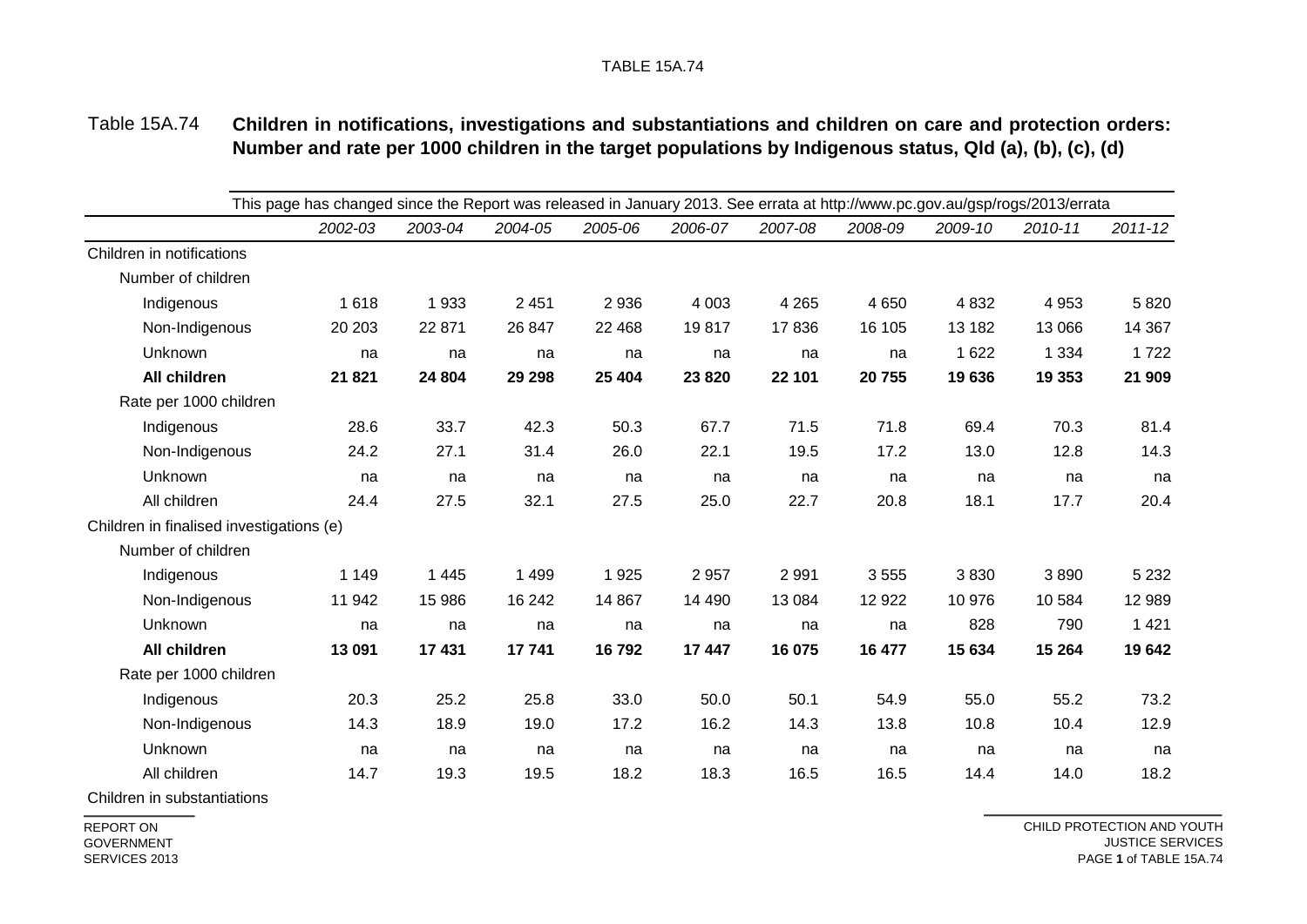#### Table 15A.74 **Children in notifications, investigations and substantiations and children on care and protection orders: Number and rate per 1000 children in the target populations by Indigenous status, Qld (a), (b), (c), (d)**

|                                        | This page has changed since the Report was released in January 2013. See errata at http://www.pc.gov.au/gsp/rogs/2013/errata |         |         |         |         |         |         |         |         |             |
|----------------------------------------|------------------------------------------------------------------------------------------------------------------------------|---------|---------|---------|---------|---------|---------|---------|---------|-------------|
|                                        | 2002-03                                                                                                                      | 2003-04 | 2004-05 | 2005-06 | 2006-07 | 2007-08 | 2008-09 | 2009-10 | 2010-11 | $2011 - 12$ |
| Number of children                     |                                                                                                                              |         |         |         |         |         |         |         |         |             |
| Indigenous                             | 881                                                                                                                          | 1 1 9 2 | 1 1 8 6 | 1 3 4 0 | 1725    | 1617    | 1747    | 1780    | 1 7 3 1 | 2 0 0 2     |
| Non-Indigenous                         | 8 1 0 4                                                                                                                      | 11 481  | 11 700  | 8737    | 7 0 5 3 | 5 6 6 0 | 4 8 4 9 | 4 2 2 7 | 4 0 3 2 | 4 6 7 0     |
| Unknown                                | na                                                                                                                           | na      | na      | na      | na      | na      | na      | 211     | 178     | 302         |
| All children                           | 8985                                                                                                                         | 12 673  | 12886   | 10 077  | 8778    | 7 277   | 6 5 9 6 | 6 2 18  | 5941    | 6974        |
| Rate per 1000 children                 |                                                                                                                              |         |         |         |         |         |         |         |         |             |
| Indigenous                             | 15.6                                                                                                                         | 20.8    | 20.4    | 23.0    | 29.2    | 27.1    | 27.0    | 25.6    | 24.6    | 28.0        |
| Non-Indigenous                         | 9.7                                                                                                                          | 13.6    | 13.7    | 10.1    | 7.9     | 6.2     | 5.2     | 4.2     | 3.9     | 4.6         |
| Unknown                                | na                                                                                                                           | na      | na      | na      | na      | na      | na      | na      | na      | na          |
| All children                           | 10.1                                                                                                                         | 14.0    | 14.1    | 10.9    | 9.2     | 7.5     | 6.6     | 5.7     | 5.4     | 6.5         |
| Children on care and protection orders |                                                                                                                              |         |         |         |         |         |         |         |         |             |
| Number of children                     |                                                                                                                              |         |         |         |         |         |         |         |         |             |
| Indigenous                             | 953                                                                                                                          | 1 1 4 6 | 1 3 4 2 | 1 6 6 7 | 1915    | 2 2 1 6 | 2720    | 2 9 6 9 | 3 1 8 1 | 3 3 7 4     |
| Non-Indigenous                         | 3 1 5 4                                                                                                                      | 3804    | 4515    | 4779    | 4 4 7 6 | 4 8 24  | 5 2 2 2 | 5 1 1 8 | 5 2 4 7 | 5 4 4 6     |
| Unknown                                | na                                                                                                                           | na      | na      | na      | na      | na      | na      | 3       | 28      | 43          |
| All children                           | 4 107                                                                                                                        | 4 9 5 0 | 5857    | 6446    | 6 3 9 1 | 7 040   | 7942    | 8 0 9 0 | 8 4 5 6 | 8863        |
| Rate per 1000 children                 |                                                                                                                              |         |         |         |         |         |         |         |         |             |
| Indigenous                             | 16.0                                                                                                                         | 18.9    | 21.9    | 26.7    | 30.6    | 35.0    | 39.5    | 42.4    | 44.8    | 46.9        |
| Non-Indigenous                         | 3.6                                                                                                                          | 4.2     | 5.0     | 5.2     | 4.7     | 5.0     | 5.2     | 5.0     | 5.1     | 5.4         |
| Unknown                                | na                                                                                                                           | na      | na      | na      | na      | na      | na      | na      | na      | na          |
| All children                           | 4.3                                                                                                                          | 5.2     | 6.0     | 6.5     | 6.3     | 6.8     | 7.4     | 7.4     | 7.7     | 8.2         |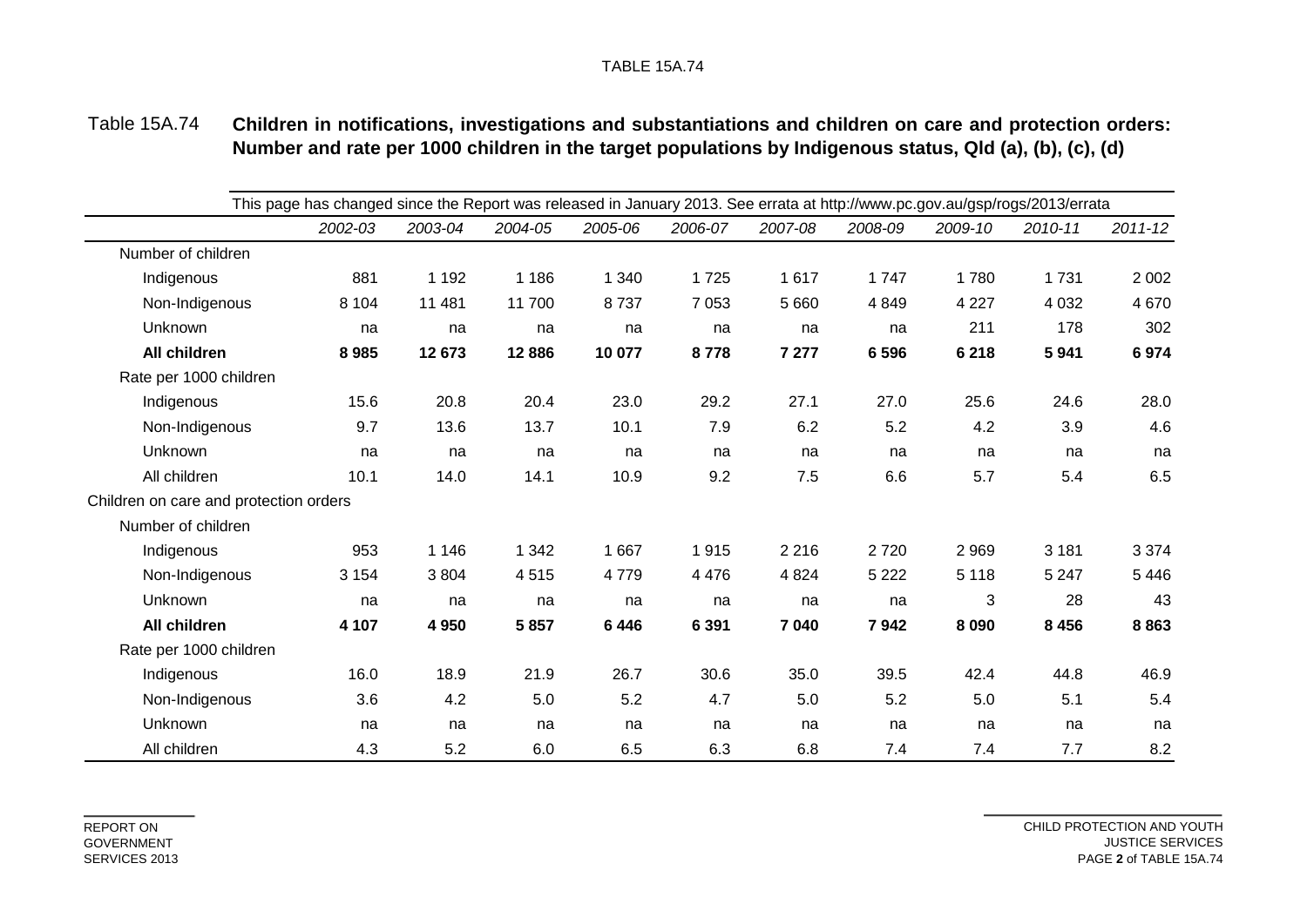#### Table 15A.74 **Children in notifications, investigations and substantiations and children on care and protection orders: Number and rate per 1000 children in the target populations by Indigenous status, Qld (a), (b), (c), (d)**

| This page has changed since the Report was released in January 2013. See errata at http://www.pc.gov.au/gsp/rogs/2013/errata |         |         |         |         |         |         |         |         |         |         |  |  |
|------------------------------------------------------------------------------------------------------------------------------|---------|---------|---------|---------|---------|---------|---------|---------|---------|---------|--|--|
|                                                                                                                              | 2002-03 | 2003-04 | 2004-05 | 2005-06 | 2006-07 | 2007-08 | 2008-09 | 2009-10 | 2010-11 | 2011-12 |  |  |

- (a) Prior to 2009-10, rates of children in notifications, investigations and substantiations were calculated as the number of children aged 0–16 years in each category (including children whose ages were not stated) divided by the estimated population of children aged 0–16 years at 31 December, multiplied by 1000. For Indigenous children, the June projections for two years were averaged to obtain a population figure for December of the relevant year. For 2009- 10 onwards, rates of children in notifications, investigations and substantiations are calculated as the number of children aged 0-17 years in each category (including children whose ages were not stated) divided by the estimated population of children aged 0-17 years at 31 December, multiplied by 1000.
- (b) Rates of non-Indigenous children on care and protection orders were calculated as the number of children aged 0–17 years (including children whose ages were not stated) who were on a care and protection order at 30 June, divided by the estimated population aged 0–17 at 31 March, multiplied by 1000. Rates of Indigenous children on care and protection orders were calculated as the number of children aged 0-17 years (including children whose ages were not stated) who were on a care and protection order at 30 June, divided by the estimated population aged 0-17 at 30 June using 'Series B', Experimental estimates and projections, Aboriginal and Torres Strait Islander Australians, 1991 to 2021 (cat. no. 3238.0).
- (c) Prior to 2009-10, children of unknown Indigenous status were reported in the non-Indigenous status category. For 2009-10 onwards, a separate unknown Indigenous status category is reported.
- (d) Rates are not able to be calculated for children of unknown Indigenous status as corresponding population data are not available.
- (e) This figure excludes those children with a finalised investigation and assessment outcome of 'No investigation and assessment outcome'. In these cases there was insufficient information to enable an assessment outcome of substantiated or not substantiated to be determined. This may occur in circumstances where a family was unable to be identified, located or has moved overseas and the investigation is therefore finalised and closed. These finalised investigations have been included in the category 'Investigation closed - no outcome possible' introduced in 2007.

**na** Not available.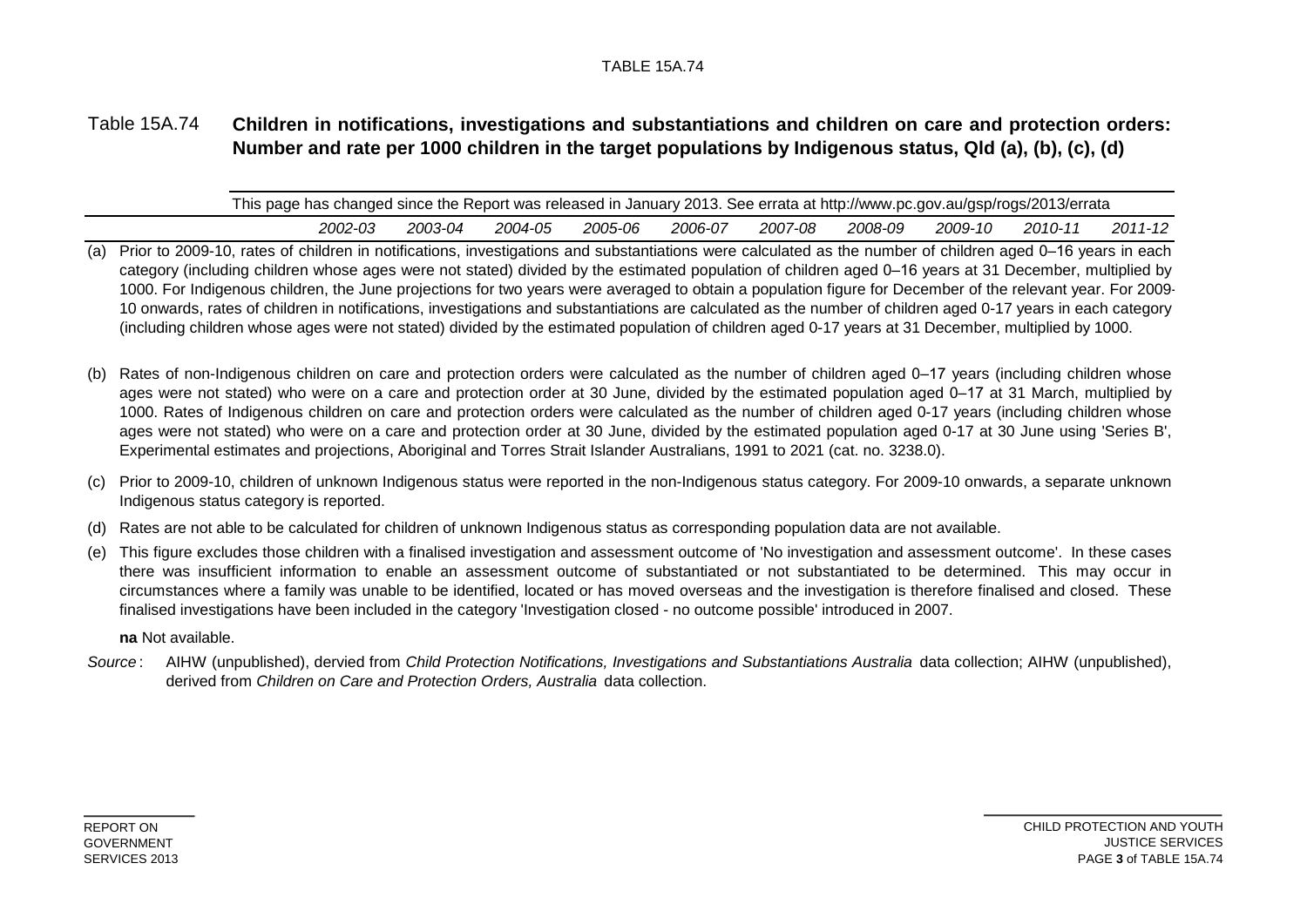Table 15A.92 **Children in notifications, investigations and substantiations and children on care and protection orders:** Number and rate per 1000 children in the target populations by Indigenous status, WA (a), (b), (c), (d), (e), **(f)**

|                                      | This page has changed since the Report was released in January 2013. See errata at http://www.pc.gov.au/gsp/rogs/2013/errata |         |         |         |         |         |         |         |         |             |
|--------------------------------------|------------------------------------------------------------------------------------------------------------------------------|---------|---------|---------|---------|---------|---------|---------|---------|-------------|
|                                      | 2002-03                                                                                                                      | 2003-04 | 2004-05 | 2005-06 | 2006-07 | 2007-08 | 2008-09 | 2009-10 | 2010-11 | $2011 - 12$ |
| Children in notifications            |                                                                                                                              |         |         |         |         |         |         |         |         |             |
| Number of children                   |                                                                                                                              |         |         |         |         |         |         |         |         |             |
| Indigenous                           | 682                                                                                                                          | 688     | 968     | 1 0 1 7 | 2 2 6 2 | 2657    | 2 9 9 9 | 3551    | 2 3 7 2 | 3 0 1 0     |
| Non-Indigenous                       | 1 4 5 6                                                                                                                      | 1550    | 1 960   | 2 0 3 2 | 4 6 5 4 | 5 2 2 2 | 5792    | 4 9 7 2 | 3 0 4 8 | 3829        |
| Unknown                              | na                                                                                                                           | na      | na      | na      | na      | na      | na      | 2010    | 4 3 1 4 | 5 0 1 5     |
| All children                         | 2 1 3 8                                                                                                                      | 2 2 3 8 | 2928    | 3 0 4 9 | 6916    | 7879    | 8791    | 10 533  | 9734    | 11 854      |
| Rate per 1000 children               |                                                                                                                              |         |         |         |         |         |         |         |         |             |
| Indigenous                           | 23.9                                                                                                                         | 23.9    | 33.5    | 35.0    | 77.3    | 90.3    | 102.7   | 114.5   | 76.2    | 96.4        |
| Non-Indigenous                       | 3.4                                                                                                                          | 3.6     | 4.6     | 4.7     | 10.5    | 11.6    | 12.5    | 9.9     | 6.0     | 7.4         |
| Unknown                              | na                                                                                                                           | na      | na      | na      | na      | na      | na      | na      | na      | na          |
| All children                         | 4.7                                                                                                                          | 4.9     | 6.4     | 6.6     | 14.6    | 16.4    | 17.8    | 19.7    | 18.0    | 21.6        |
| Children in finalised investigations |                                                                                                                              |         |         |         |         |         |         |         |         |             |
| Number of children                   |                                                                                                                              |         |         |         |         |         |         |         |         |             |
| Indigenous                           | 530                                                                                                                          | 571     | 677     | 676     | 828     | 1 0 4 7 | 1 177   | 1 2 8 9 | 1 4 3 0 | 2 1 6 8     |
| Non-Indigenous                       | 1 2 6 4                                                                                                                      | 1 3 3 5 | 1537    | 1516    | 1873    | 2 1 6 7 | 2 2 3 9 | 2 0 5 5 | 1934    | 2883        |
| Unknown                              | na                                                                                                                           | na      | na      | na      | na      | na      | na      | 360     | 2 3 7 9 | 3 3 9 0     |
| All children                         | 1794                                                                                                                         | 1 906   | 2 2 1 4 | 2 1 9 2 | 2701    | 3 2 1 4 | 3 4 1 6 | 3704    | 5743    | 8 4 4 1     |
| Rate per 1000 children               |                                                                                                                              |         |         |         |         |         |         |         |         |             |
| Indigenous                           | 18.6                                                                                                                         | 19.9    | 23.4    | 23.3    | 28.3    | 35.6    | 40.3    | 41.6    | 45.9    | 69.4        |
| Non-Indigenous                       | 3.0                                                                                                                          | 3.1     | 3.6     | 3.5     | 4.2     | 4.8     | 4.8     | 4.1     | 3.8     | 5.6         |
| Unknown                              | na                                                                                                                           | na      | na      | na      | na      | na      | na      | na      | na      | na          |
| All children                         | 3.9                                                                                                                          | 4.2     | 4.8     | 4.8     | 5.7     | 6.7     | 6.9     | 6.9     | 10.6    | 15.4        |

Children in substantiations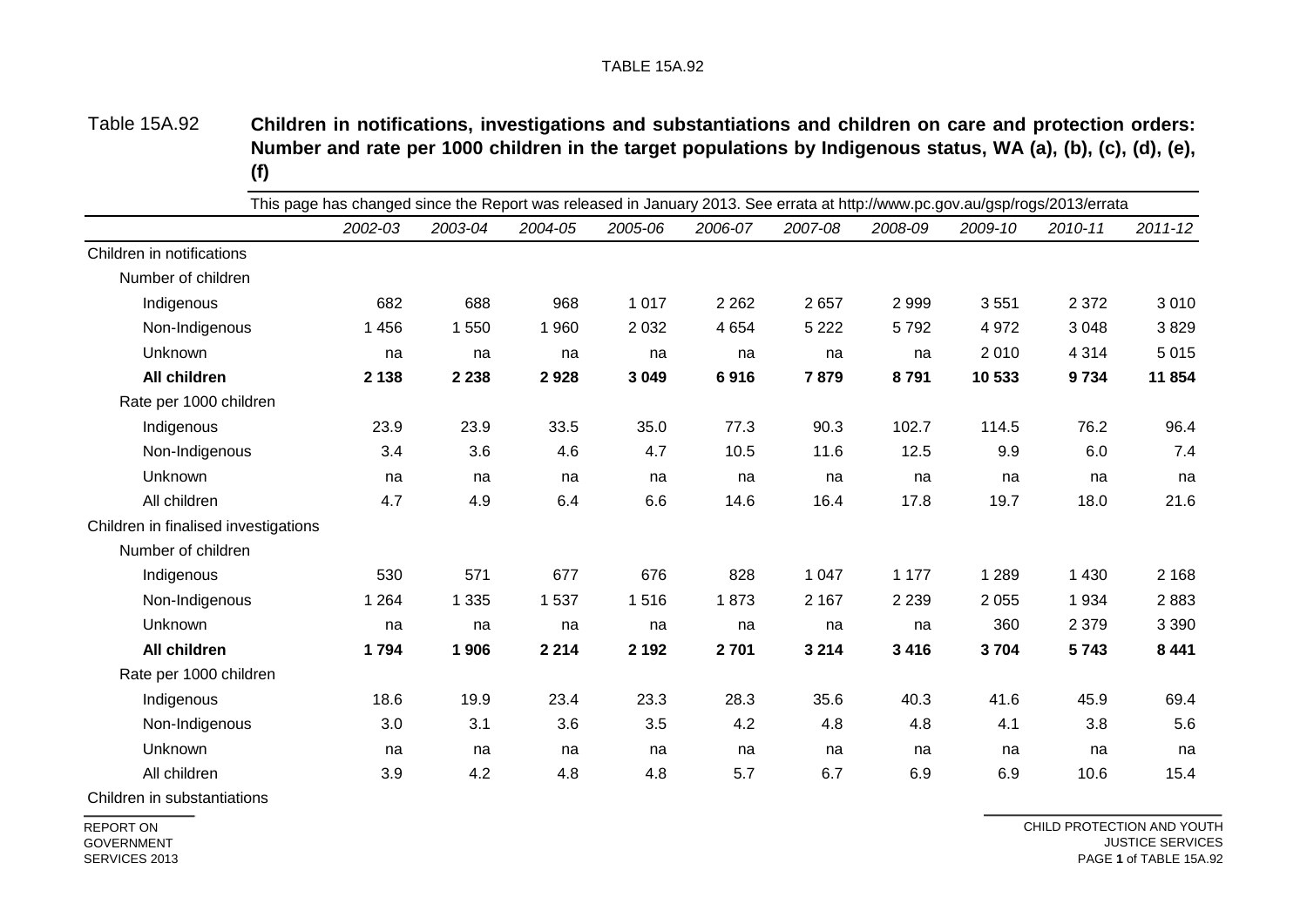Table 15A.92 **Children in notifications, investigations and substantiations and children on care and protection orders:** Number and rate per 1000 children in the target populations by Indigenous status, WA (a), (b), (c), (d), (e), **(f)**

|                                        | This page has changed since the Report was released in January 2013. See errata at http://www.pc.gov.au/gsp/rogs/2013/errata |         |         |         |         |         |         |         |         |             |  |  |  |
|----------------------------------------|------------------------------------------------------------------------------------------------------------------------------|---------|---------|---------|---------|---------|---------|---------|---------|-------------|--|--|--|
|                                        | 2002-03                                                                                                                      | 2003-04 | 2004-05 | 2005-06 | 2006-07 | 2007-08 | 2008-09 | 2009-10 | 2010-11 | $2011 - 12$ |  |  |  |
| Number of children                     |                                                                                                                              |         |         |         |         |         |         |         |         |             |  |  |  |
| Indigenous                             | 275                                                                                                                          | 322     | 353     | 316     | 438     | 520     | 545     | 642     | 539     | 763         |  |  |  |
| Non-Indigenous                         | 571                                                                                                                          | 599     | 682     | 603     | 716     | 863     | 909     | 818     | 695     | 944         |  |  |  |
| Unknown                                | na                                                                                                                           | na      | na      | na      | na      | na      | na      | 97      | 636     | 876         |  |  |  |
| All children                           | 846                                                                                                                          | 921     | 1 0 3 5 | 919     | 1 1 5 4 | 1 3 8 3 | 1 4 5 4 | 1 557   | 1870    | 2 5 8 3     |  |  |  |
| Rate per 1000 children                 |                                                                                                                              |         |         |         |         |         |         |         |         |             |  |  |  |
| Indigenous                             | 9.6                                                                                                                          | 11.2    | 12.2    | 10.9    | 15.0    | 17.7    | 18.7    | 20.7    | 17.3    | 24.4        |  |  |  |
| Non-Indigenous                         | 1.3                                                                                                                          | 1.4     | 1.6     | 1.4     | 1.6     | 1.9     | 2.0     | 1.6     | 1.4     | 1.8         |  |  |  |
| Unknown                                | na                                                                                                                           | na      | na      | na      | na      | na      | na      | na      | na      | na          |  |  |  |
| All children                           | 1.9                                                                                                                          | 2.0     | 2.3     | 2.0     | 2.4     | 2.9     | 2.9     | 2.9     | 3.4     | 4.7         |  |  |  |
| Children on care and protection orders |                                                                                                                              |         |         |         |         |         |         |         |         |             |  |  |  |
| Number of children                     |                                                                                                                              |         |         |         |         |         |         |         |         |             |  |  |  |
| Indigenous                             | 509                                                                                                                          | 583     | 660     | 798     | 1 0 9 1 | 1 2 7 9 | 1 4 6 5 | 1525    | 1 4 9 6 | 1 650       |  |  |  |
| Non-Indigenous                         | 961                                                                                                                          | 1 0 5 6 | 1 1 2 3 | 1 2 4 8 | 1538    | 1815    | 1872    | 1 906   | 1 6 6 3 | 1813        |  |  |  |
| Unknown                                | na                                                                                                                           | na      | na      | na      | na      | na      | na      | 1       | 118     | 29          |  |  |  |
| All children                           | 1 470                                                                                                                        | 1639    | 1783    | 2 0 4 6 | 2629    | 3 0 9 4 | 3 3 3 7 | 3 4 3 2 | 3 2 7 7 | 3 4 9 2     |  |  |  |
| Rate per 1000 children                 |                                                                                                                              |         |         |         |         |         |         |         |         |             |  |  |  |
| Indigenous                             | 16.9                                                                                                                         | 19.2    | 21.6    | 25.8    | 35.2    | 41.0    | 47.4    | 49.1    | 48.0    | 52.7        |  |  |  |
| Non-Indigenous                         | 2.1                                                                                                                          | 2.3     | 2.5     | 2.7     | 3.2     | 3.8     | 3.8     | 3.8     | 3.2     | 3.5         |  |  |  |
| Unknown                                | na                                                                                                                           | na      | na      | na      | na      | na      | na      | na      | na      | na          |  |  |  |
| All children                           | 3.0                                                                                                                          | 3.4     | 3.7     | 4.2     | 5.2     | 6.0     | 6.3     | 6.4     | 6.0     | 6.3         |  |  |  |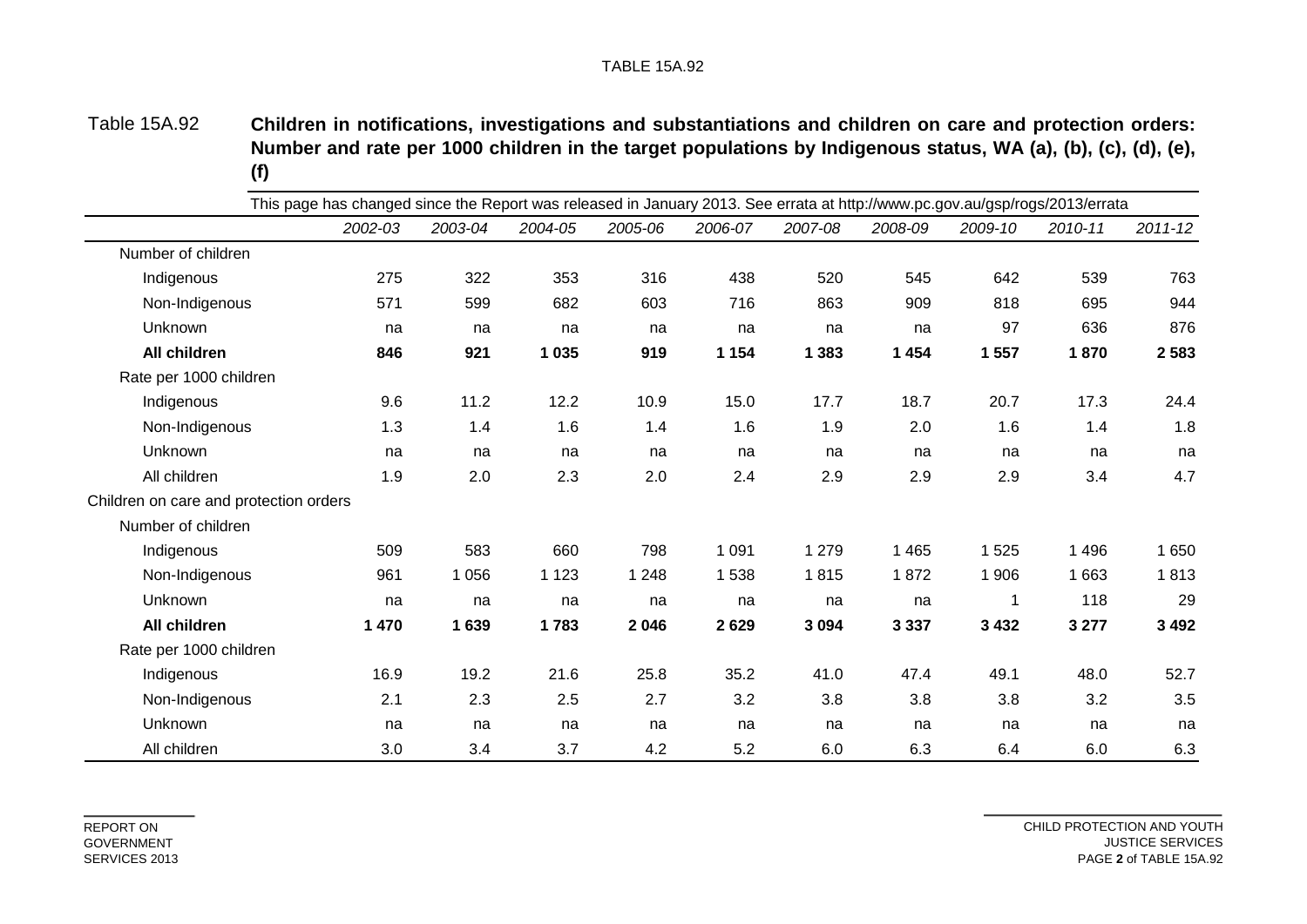#### Table 15A.92 **Children in notifications, investigations and substantiations and children on care and protection orders:** Number and rate per 1000 children in the target populations by Indigenous status, WA (a), (b), (c), (d), (e), **(f)**

| This page has changed since the Report was released in January 2013. See errata at http://www.pc.gov.au/gsp/rogs/2013/errata |         |         |         |         |         |         |         |         |         |
|------------------------------------------------------------------------------------------------------------------------------|---------|---------|---------|---------|---------|---------|---------|---------|---------|
| 2002-03                                                                                                                      | 2003-04 | 2004-05 | 2005-06 | 2006-07 | 2007-08 | 2008-09 | 2009-10 | 2010-11 | 2011-12 |

- (a) Prior to 2009-10, rates of children in notifications, investigations and substantiations were calculated as the number of children aged 0–16 years in each category (including children whose ages were not stated) divided by the estimated population of children aged 0–16 years at 31 December, multiplied by 1000. For Indigenous children, the June projections for two years were averaged to obtain a population figure for December of the relevant year. For 2009-10 onwards, rates of children in notifications, investigations and substantiations are calculated as the number of children aged 0-17 years in each category (including children whose ages were not stated) divided by the estimated population of children aged 0-17 years at 31 December, multiplied by 1000.
- (b) Rates of non-Indigenous children on care and protection orders were calculated as the number of children aged 0–17 years (including children whose ages were not stated) who were on a care and protection order at 30 June, divided by the estimated population aged 0–17 at 31 March, multiplied by 1000. Rates of Indigenous children on care and protection orders were calculated as the number of children aged 0-17 years (including children whose ages were not stated) who were on a care and protection order at 30 June, divided by the estimated population aged 0-17 at 30 June using 'Series B', Experimental estimates and projections, Aboriginal and Torres Strait Islander Australians, 1991 to 2021 (cat. no. 3238.0).
- (c) Prior to 2009-10, children of unknown Indigenous status were reported in the non-Indigenous status category. For 2009-10 onwards, a separate unknown Indigenous status category is reported.
- (d) Rates are not able to be calculated for children of unknown Indigenous status as corresponding population data are not available.
- (e) The number of notifications increased between 2005-06 and 2006-07 as all Concern for Child Wellbeing reports are now classified as a notification. Previously, only those that were followed by an investigation were counted as a notification. For 2011-12, initial inquiries where the primary concern for a child was emotional/psychological abuse, physical abuse, sexual abuse or neglect are counted as notifications in this table.
- (f) Implementation of the Children and Community Services Act 2004 in March 2006 required the legal status of children in care to be reviewed and Protection Orders were sought for a number of children already in care but not under care and protection orders.
- (g) WA is currently unable to report a child's characteristics based on his or her first substantiation. As a result, a small number of children might be double counted in this table where they have more than one substantiation and these notifications had differing characteristics such as age or abuse type.
- (h) Children on care applications are included in the category 'interim and temporary orders'. Specifically, in WA, the application for a care and protection order to be issued for a child is counted as an interim order for national reporting purposes. However, no order is actually issued during this stage. It is thus not valid to compare the number of orders on a percentage basis.

**na** Not available.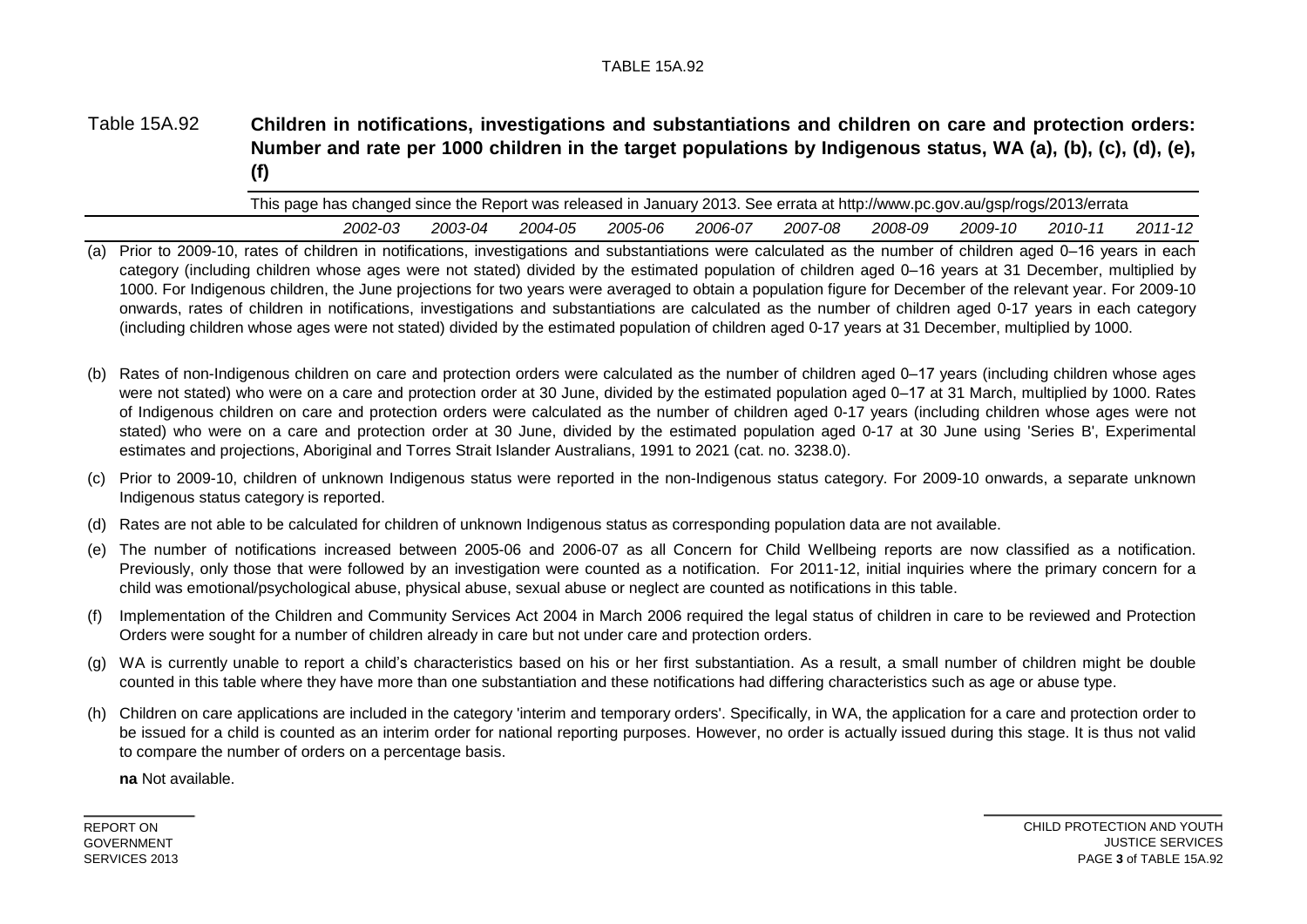#### Table 15A.92 **Children in notifications, investigations and substantiations and children on care and protection orders:** Number and rate per 1000 children in the target populations by Indigenous status, WA (a), (b), (c), (d), (e), **(f)**

| 2002-03<br>2003-04<br>2007-08<br>2008-09<br>2005-06<br>2004-05<br>2006-07<br>2009-10 | 2010-11 | 2011-12 |
|--------------------------------------------------------------------------------------|---------|---------|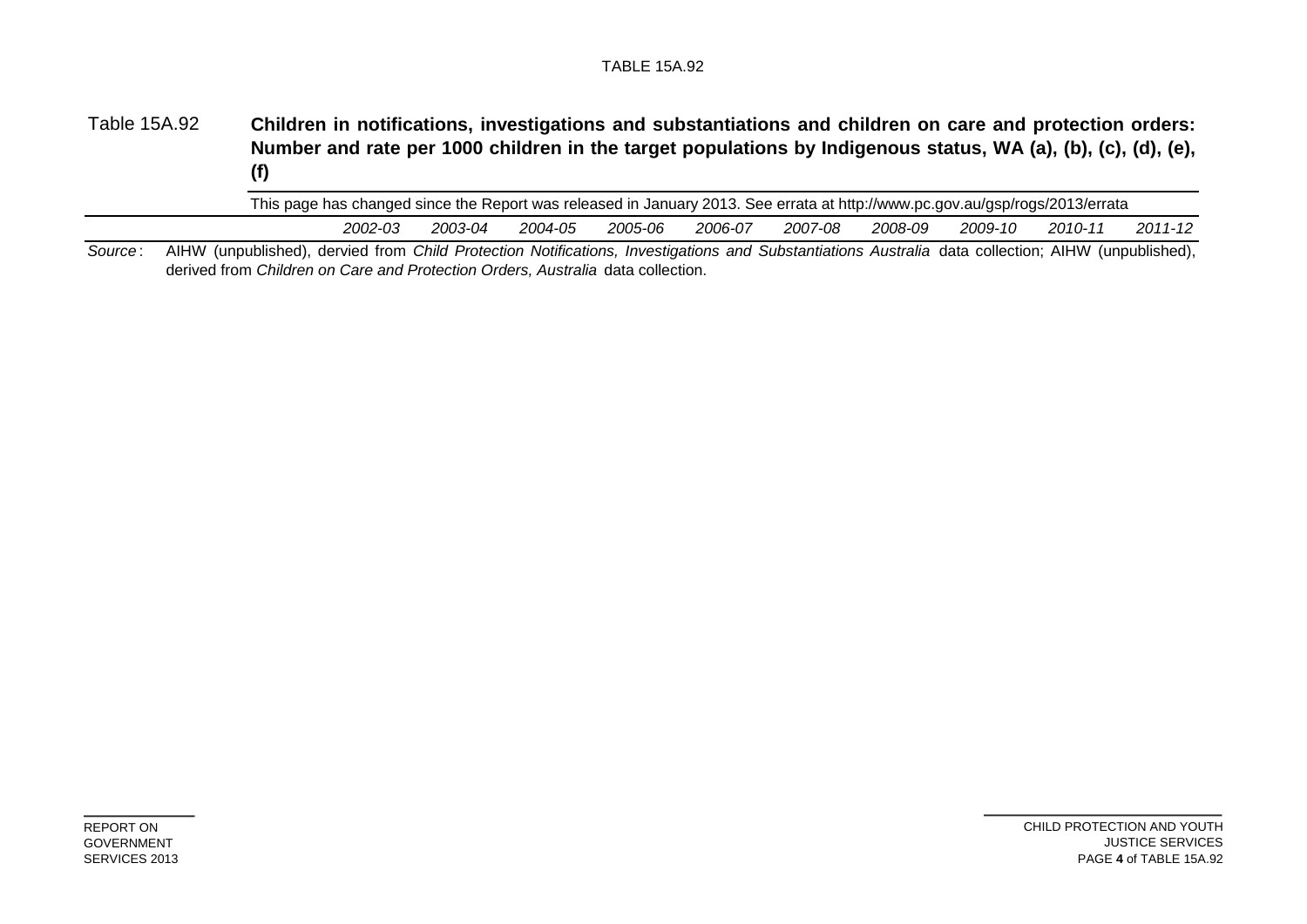## Table 15A.110 **Children in notifications, investigations and substantiations and children on care and protection orders: Number and rate per 1000 children in the target populations by Indigenous status, SA (a), (b), (c), (d), (e)**

|                                      | This page has changed since the Report was released in January 2013. See errata at http://www.pc.gov.au/gsp/rogs/2013/errata |         |         |         |         |         |         |         |         |             |
|--------------------------------------|------------------------------------------------------------------------------------------------------------------------------|---------|---------|---------|---------|---------|---------|---------|---------|-------------|
|                                      | 2002-03                                                                                                                      | 2003-04 | 2004-05 | 2005-06 | 2006-07 | 2007-08 | 2008-09 | 2009-10 | 2010-11 | $2011 - 12$ |
| Children in notifications            |                                                                                                                              |         |         |         |         |         |         |         |         |             |
| Number of children                   |                                                                                                                              |         |         |         |         |         |         |         |         |             |
| Indigenous                           | 1 4 0 4                                                                                                                      | 1 6 3 4 | 1 9 0 4 | 1814    | 2 2 2 2 | 2 3 9 7 | 2767    | 2 6 6 5 | 2695    | 2763        |
| Non-Indigenous                       | 7 5 0 7                                                                                                                      | 8 1 6 0 | 9 1 5 1 | 8 3 3 7 | 9773    | 11 200  | 11 923  | 9546    | 10875   | 9015        |
| Unknown                              | na                                                                                                                           | na      | na      | na      | na      | na      | na      | 1 3 6 2 | 426     | 411         |
| All children                         | 8911                                                                                                                         | 9794    | 11 055  | 10 151  | 11 995  | 13 597  | 14 690  | 13 573  | 13 996  | 12 189      |
| Rate per 1000 children               |                                                                                                                              |         |         |         |         |         |         |         |         |             |
| Indigenous                           | 127.9                                                                                                                        | 147.7   | 170.9   | 162.6   | 197.6   | 212.3   | 235.5   | 212.5   | 213.1   | 216.3       |
| Non-Indigenous                       | 23.6                                                                                                                         | 25.8    | 29.1    | 26.7    | 30.7    | 35.1    | 37.1    | 27.9    | 31.6    | 26.5        |
| Unknown                              | na                                                                                                                           | na      | na      | na      | na      | na      | na      | na      | na      | na          |
| All children                         | 27.0                                                                                                                         | 29.9    | 34.0    | 31.3    | 36.4    | 41.2    | 44.1    | 38.2    | 39.2    | 34.6        |
| Children in finalised investigations |                                                                                                                              |         |         |         |         |         |         |         |         |             |
| Number of children                   |                                                                                                                              |         |         |         |         |         |         |         |         |             |
| Indigenous                           | 762                                                                                                                          | 887     | 980     | 793     | 1 0 3 6 | 1 0 2 4 | 1 1 5 4 | 944     | 821     | 886         |
| Non-Indigenous                       | 3775                                                                                                                         | 3774    | 3 3 0 0 | 2752    | 3 2 0 1 | 2938    | 3 1 1 8 | 2 2 1 5 | 2 5 0 3 | 2 1 5 5     |
| Unknown                              | na                                                                                                                           | na      | na      | na      | na      | na      | na      | 233     | 95      | 104         |
| All children                         | 4 5 3 7                                                                                                                      | 4661    | 4 2 8 0 | 3 5 4 5 | 4 2 3 7 | 3962    | 4 2 7 2 | 3 3 9 2 | 3 4 1 9 | 3 1 4 5     |
| Rate per 1000 children               |                                                                                                                              |         |         |         |         |         |         |         |         |             |
| Indigenous                           | 69.4                                                                                                                         | 80.2    | 87.9    | 71.1    | 92.1    | 90.7    | 98.2    | 75.3    | 64.9    | 69.4        |
| Non-Indigenous                       | 11.8                                                                                                                         | 11.9    | 10.5    | 8.8     | 10.1    | 9.2     | 9.7     | 6.5     | 7.3     | 6.3         |
| Unknown                              | na                                                                                                                           | na      | na      | na      | na      | na      | na      | na      | na      | na          |
| All children                         | 13.8                                                                                                                         | 14.2    | 13.2    | 10.9    | 12.9    | 12.0    | 12.8    | 9.6     | 9.6     | 8.9         |

Children in substantiations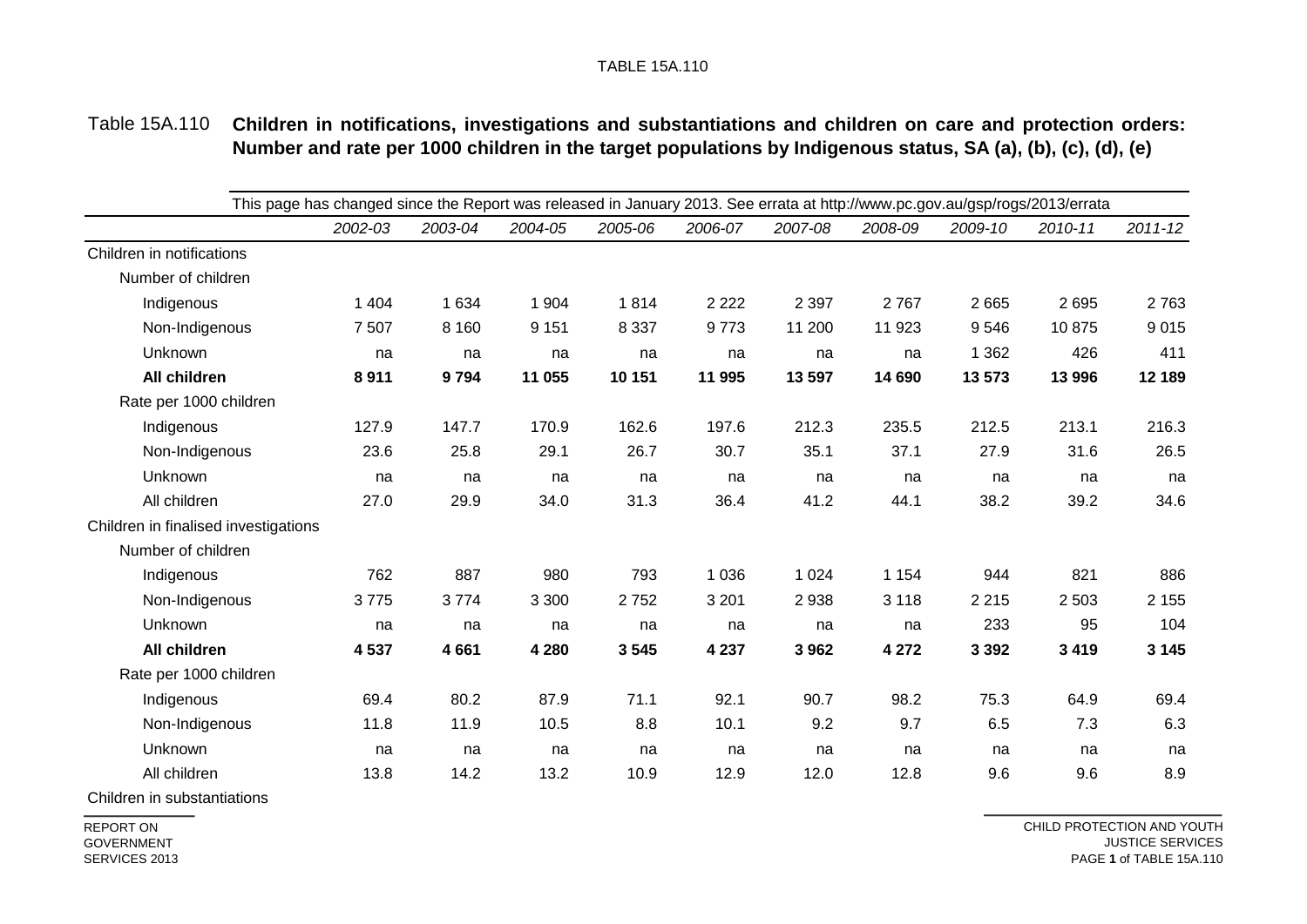## Table 15A.110 **Children in notifications, investigations and substantiations and children on care and protection orders: Number and rate per 1000 children in the target populations by Indigenous status, SA (a), (b), (c), (d), (e)**

|                                        | This page has changed since the Report was released in January 2013. See errata at http://www.pc.gov.au/gsp/rogs/2013/errata |         |         |         |         |         |         |         |         |             |
|----------------------------------------|------------------------------------------------------------------------------------------------------------------------------|---------|---------|---------|---------|---------|---------|---------|---------|-------------|
|                                        | 2002-03                                                                                                                      | 2003-04 | 2004-05 | 2005-06 | 2006-07 | 2007-08 | 2008-09 | 2009-10 | 2010-11 | $2011 - 12$ |
| Number of children                     |                                                                                                                              |         |         |         |         |         |         |         |         |             |
| Indigenous                             | 351                                                                                                                          | 441     | 481     | 360     | 439     | 547     | 598     | 379     | 452     | 530         |
| Non-Indigenous                         | 1 5 4 5                                                                                                                      | 1 4 9 9 | 1 3 1 7 | 1 1 0 1 | 1 3 1 4 | 1 2 7 2 | 1 3 0 3 | 1 0 2 9 | 1 3 3 4 | 1 2 1 9     |
| Unknown                                | na                                                                                                                           | na      | na      | na      | na      | na      | na      | 99      | 45      | 61          |
| All children                           | 1896                                                                                                                         | 1940    | 1798    | 1 4 6 1 | 1753    | 1819    | 1 901   | 1507    | 1831    | 1810        |
| Rate per 1000 children                 |                                                                                                                              |         |         |         |         |         |         |         |         |             |
| Indigenous                             | 32.0                                                                                                                         | 39.9    | 43.2    | 32.3    | 39.0    | 48.4    | 50.9    | 30.2    | 35.7    | 41.5        |
| Non-Indigenous                         | 4.8                                                                                                                          | 4.7     | 4.2     | 3.5     | 4.1     | 4.0     | 4.1     | 3.0     | 3.9     | 3.6         |
| Unknown                                | na                                                                                                                           | na      | na      | na      | na      | na      | na      | na      | na      | na          |
| All children                           | 5.8                                                                                                                          | 5.9     | 5.5     | 4.5     | 5.3     | 5.5     | 5.7     | 4.2     | 5.1     | 5.1         |
| Children on care and protection orders |                                                                                                                              |         |         |         |         |         |         |         |         |             |
| Number of children                     |                                                                                                                              |         |         |         |         |         |         |         |         |             |
| Indigenous                             | 261                                                                                                                          | 275     | 322     | 378     | 440     | 540     | 573     | 631     | 658     | 744         |
| Non-Indigenous                         | 1 1 1 7                                                                                                                      | 1 1 8 0 | 1 2 3 1 | 1 2 9 3 | 1 4 4 1 | 1 6 5 7 | 1788    | 1877    | 1 904   | 1 901       |
| Unknown                                | na                                                                                                                           | na      | na      | na      | na      | na      | na      | 35      | 58      | 35          |
| All children                           | 1 378                                                                                                                        | 1 4 5 5 | 1 5 5 3 | 1671    | 1881    | 2 1 9 7 | 2 3 6 1 | 2 5 4 3 | 2620    | 2680        |
| Rate per 1000 children                 |                                                                                                                              |         |         |         |         |         |         |         |         |             |
| Indigenous                             | 22.5                                                                                                                         | 23.5    | 27.3    | 31.8    | 36.9    | 45.2    | 45.8    | 50.1    | 51.8    | 57.9        |
| Non-Indigenous                         | 3.3                                                                                                                          | 3.5     | 3.7     | 3.9     | 4.3     | 4.9     | 5.2     | 5.5     | 5.5     | 5.6         |
| Unknown                                | na                                                                                                                           | na      | na      | na      | na      | na      | na      | na      | na      | na          |
| All children                           | 3.9                                                                                                                          | 4.2     | 4.5     | 4.8     | 5.4     | 6.2     | 6.7     | 7.1     | 7.3     | 7.6         |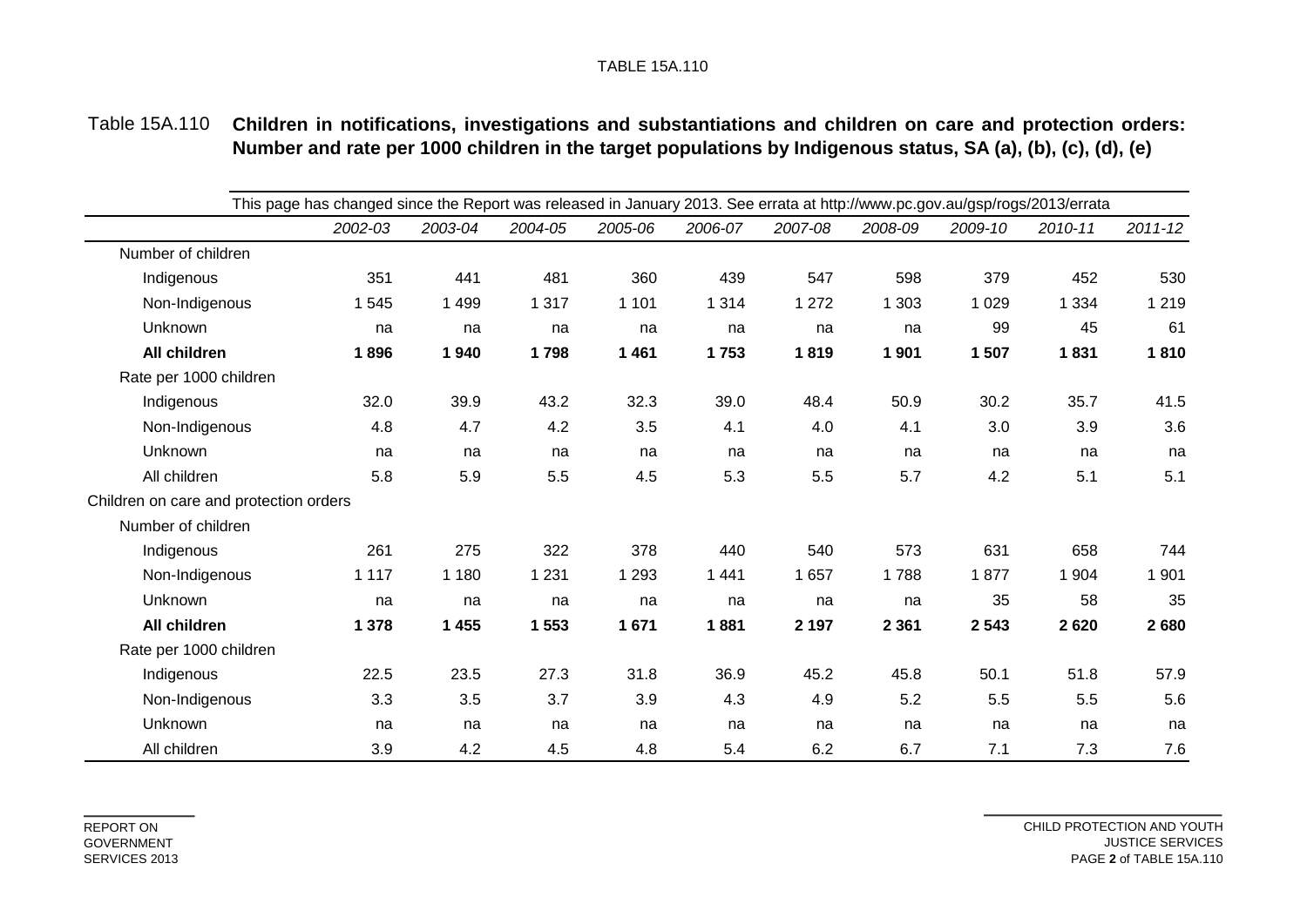## Table 15A.110 **Children in notifications, investigations and substantiations and children on care and protection orders: Number and rate per 1000 children in the target populations by Indigenous status, SA (a), (b), (c), (d), (e)**

| This page has changed since the Report was released in January 2013. See errata at http://www.pc.gov.au/gsp/rogs/2013/errata |         |                                 |  |                  |                  |         |
|------------------------------------------------------------------------------------------------------------------------------|---------|---------------------------------|--|------------------|------------------|---------|
| 2002-03                                                                                                                      | 2003-04 | 2 <i>004-05 2005-06 2006-07</i> |  | 2007-08  2008-09 | 2009-10  2010-11 | 2011-12 |

- (a) Prior to 2009-10, rates of children in notifications, investigations and substantiations were calculated as the number of children aged 0–16 years in each category (including children whose ages were not stated) divided by the estimated population of children aged 0–16 years at 31 December, multiplied by 1000. For Indigenous children, the June projections for two years were averaged to obtain a population figure for December of the relevant year. For 2009- 10 onwards, rates of children in notifications, investigations and substantiations are calculated as the number of children aged 0-17 years in each category (including children whose ages were not stated) divided by the estimated population of children aged 0-17 years at 31 December, multiplied by 1000.
- (b) Rates of non-Indigenous children on care and protection orders were calculated as the number of children aged 0–17 years (including children whose ages were not stated) who were on a care and protection order at 30 June, divided by the estimated population aged 0–17 at 31 March, multiplied by 1000. Rates of Indigenous children on care and protection orders were calculated as the number of children aged 0-17 years (including children whose ages were not stated) who were on a care and protection order at 30 June, divided by the estimated population aged 0-17 at 30 June using 'Series B', Experimental estimates and projections, Aboriginal and Torres Strait Islander Australians, 1991 to 2021 (cat. no. 3238.0).
- (c) Prior to 2009-10, children of unknown Indigenous status were reported in the non-Indigenous status category. For 2009-10 onwards, a separate unknown Indigenous status category is reported.
- (d) Rates are not able to be calculated for children of unknown Indigenous status as corresponding population data are not available.
- (e) SA includes in 'notifications' only those reports which have met the criteria for a reasonable suspicion of child abuse or neglect.
	- **na** Not available.
- *Source* : AIHW (unpublished), dervied from *Child Protection Notifications, Investigations and Substantiations Australia* data collection; AIHW (unpublished), derived from *Children on Care and Protection Orders, Australia* data collection.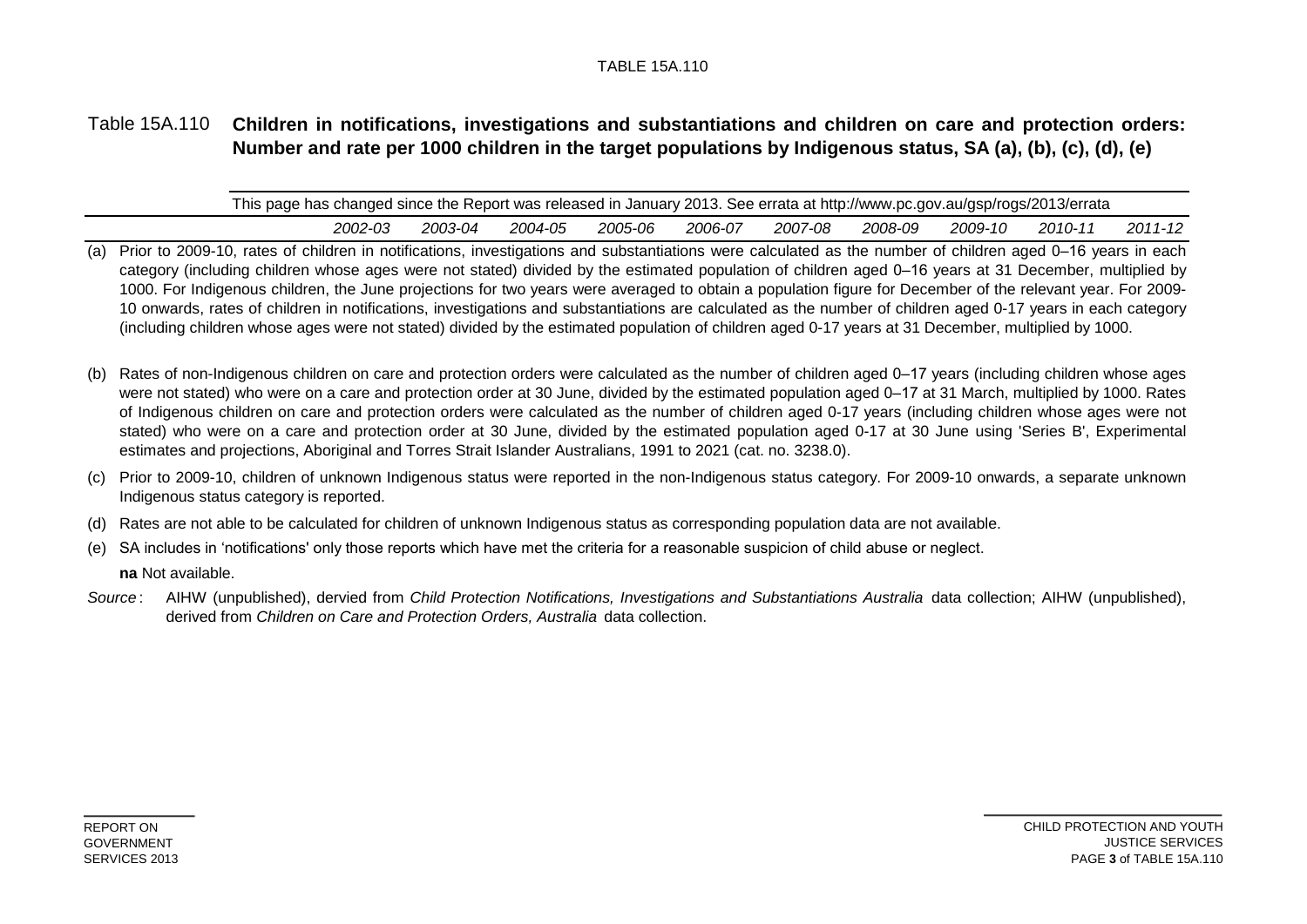### Table 15A.128 **Children in notifications, investigations and substantiations and children on care and protection orders: Number and rate per 1000 children in the target populations by Indigenous status, TAS (a), (b), (c), (d), (e)**

|                                      | This page has changed since the Report was released in January 2013. See errata at http://www.pc.gov.au/gsp/rogs/2013/errata |         |         |         |         |         |         |         |         |             |
|--------------------------------------|------------------------------------------------------------------------------------------------------------------------------|---------|---------|---------|---------|---------|---------|---------|---------|-------------|
|                                      | 2002-03                                                                                                                      | 2003-04 | 2004-05 | 2005-06 | 2006-07 | 2007-08 | 2008-09 | 2009-10 | 2010-11 | $2011 - 12$ |
| Children in notifications            |                                                                                                                              |         |         |         |         |         |         |         |         |             |
| Number of children                   |                                                                                                                              |         |         |         |         |         |         |         |         |             |
| Indigenous                           | 23                                                                                                                           | 15      | 87      | 119     | 146     | 196     | 445     | 402     | 696     | 751         |
| Non-Indigenous                       | 515                                                                                                                          | 5 200   | 5678    | 6466    | 7 1 8 0 | 7 3 1 4 | 6682    | 1 2 3 8 | 4738    | 4 8 20      |
| Unknown                              | na                                                                                                                           | na      | na      | na      | na      | na      | na      | 5 3 3 7 | 2 0 5 3 | 2 1 8 1     |
| All children                         | 538                                                                                                                          | 5 2 1 5 | 5765    | 6 5 8 5 | 7 3 2 6 | 7510    | 7 1 2 7 | 6977    | 7 4 8 7 | 7752        |
| Rate per 1000 children               |                                                                                                                              |         |         |         |         |         |         |         |         |             |
| Indigenous                           | 3.0                                                                                                                          | 1.9     | 11.3    | 15.4    | 18.8    | 25.2    | 57.6    | 48.7    | 83.6    | 89.5        |
| Non-Indigenous                       | 5.0                                                                                                                          | 50.3    | 55.3    | 63.1    | 70.0    | 71.2    | 64.5    | 11.2    | 43.0    | 44.9        |
| Unknown                              | na                                                                                                                           | na      | na      | na      | na      | na      | na      | na      | na      | na          |
| All children                         | 4.8                                                                                                                          | 47.0    | 52.2    | 59.7    | 66.4    | 67.9    | 64.1    | 58.9    | 63.1    | 67.0        |
| Children in finalised investigations |                                                                                                                              |         |         |         |         |         |         |         |         |             |
| Number of children                   |                                                                                                                              |         |         |         |         |         |         |         |         |             |
| Indigenous                           | 19                                                                                                                           | 15      | 50      | 52      | 42      | 55      | 152     | 165     | 240     | 194         |
| Non-Indigenous                       | 409                                                                                                                          | 668     | 1 0 0 4 | 1 0 8 6 | 1 1 2 3 | 1517    | 1 6 3 5 | 693     | 1 2 1 7 | 966         |
| Unknown                              | na                                                                                                                           | na      | na      | na      | na      | na      | na      | 552     | 407     | 302         |
| All children                         | 428                                                                                                                          | 683     | 1 0 5 4 | 1 1 3 8 | 1 1 6 5 | 1572    | 1787    | 1 4 1 0 | 1864    | 1 4 6 2     |
| Rate per 1000 children               |                                                                                                                              |         |         |         |         |         |         |         |         |             |
| Indigenous                           | 2.5                                                                                                                          | 1.9     | 6.5     | 6.7     | 5.4     | 7.1     | 19.7    | 20.0    | 28.8    | 23.1        |
| Non-Indigenous                       | 3.9                                                                                                                          | 6.5     | 9.8     | 10.6    | 11.0    | 14.8    | 15.8    | 6.3     | 11.0    | 9.0         |
| Unknown                              | na                                                                                                                           | na      | na      | na      | na      | na      | na      | na      | na      | na          |
| All children                         | 3.8                                                                                                                          | 6.2     | 9.5     | 10.3    | 10.6    | 14.2    | 16.1    | 11.9    | 15.7    | 12.6        |
|                                      |                                                                                                                              |         |         |         |         |         |         |         |         |             |

Children in substantiations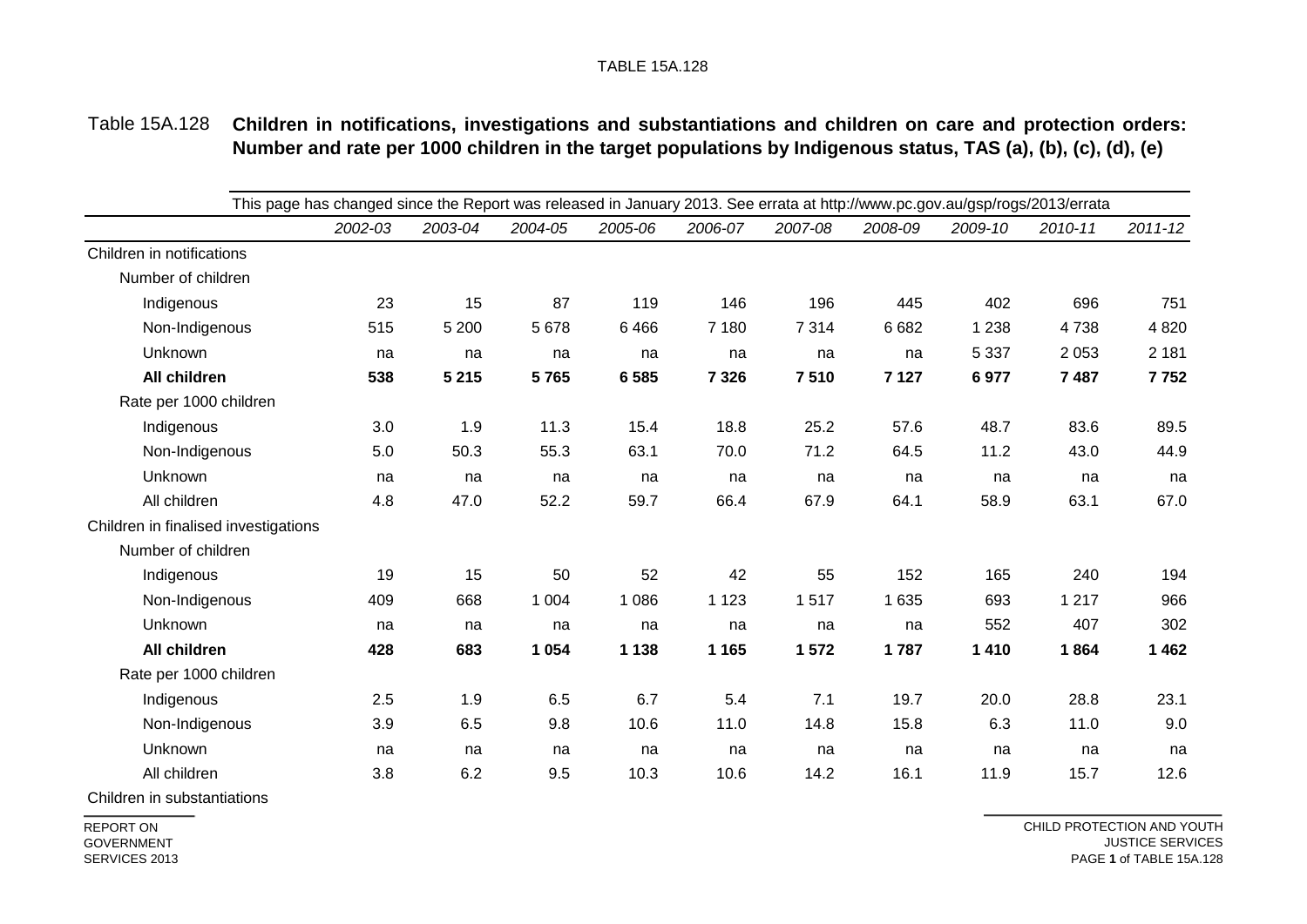## Table 15A.128 **Children in notifications, investigations and substantiations and children on care and protection orders: Number and rate per 1000 children in the target populations by Indigenous status, TAS (a), (b), (c), (d), (e)**

|                                        | This page has changed since the Report was released in January 2013. See errata at http://www.pc.gov.au/gsp/rogs/2013/errata |         |         |         |         |         |         |                 |         |             |
|----------------------------------------|------------------------------------------------------------------------------------------------------------------------------|---------|---------|---------|---------|---------|---------|-----------------|---------|-------------|
|                                        | 2002-03                                                                                                                      | 2003-04 | 2004-05 | 2005-06 | 2006-07 | 2007-08 | 2008-09 | 2009-10         | 2010-11 | $2011 - 12$ |
| Number of children                     |                                                                                                                              |         |         |         |         |         |         |                 |         |             |
| Indigenous                             | 19                                                                                                                           | 12      | 37      | 34      | 31      | 39      | 98      | 130             | 146     | 136         |
| Non-Indigenous                         | 186                                                                                                                          | 317     | 599     | 616     | 768     | 881     | 976     | 614             | 771     | 645         |
| Unknown                                | na                                                                                                                           | na      | na      | na      | na      | na      | na      | 136             | 215     | 158         |
| All children                           | 205                                                                                                                          | 329     | 636     | 650     | 799     | 920     | 1 0 7 4 | 880             | 1 1 3 2 | 939         |
| Rate per 1000 children                 |                                                                                                                              |         |         |         |         |         |         |                 |         |             |
| Indigenous                             | 2.5                                                                                                                          | 1.6     | 4.8     | 4.4     | 4.0     | 5.0     | 12.7    | 15.7            | 17.5    | 16.2        |
| Non-Indigenous                         | 1.8                                                                                                                          | 3.1     | 5.8     | 6.0     | 7.5     | 8.6     | 9.4     | 5.6             | 7.0     | 6.0         |
| Unknown                                | na                                                                                                                           | na      | na      | na      | na      | na      | na      | na              | na      | na          |
| All children                           | 1.8                                                                                                                          | 3.0     | 5.8     | 5.9     | 7.2     | 8.3     | 9.7     | 7.4             | 9.5     | 8.1         |
| Children on care and protection orders |                                                                                                                              |         |         |         |         |         |         |                 |         |             |
| Number of children                     |                                                                                                                              |         |         |         |         |         |         |                 |         |             |
| Indigenous                             | 59                                                                                                                           | 83      | 94      | 125     | 164     | 139     | 151     | 157             | 234     | 241         |
| Non-Indigenous                         | 541                                                                                                                          | 551     | 622     | 708     | 733     | 775     | 840     | 955             | 936     | 933         |
| Unknown                                | na                                                                                                                           | na      | na      | na      | na      | na      | na      | $\qquad \qquad$ | 16      | 11          |
| <b>All children</b>                    | 600                                                                                                                          | 634     | 716     | 833     | 897     | 914     | 991     | 1 1 1 2         | 1 1 8 6 | 1 1 8 5     |
| Rate per 1000 children                 |                                                                                                                              |         |         |         |         |         |         |                 |         |             |
| Indigenous                             | 7.3                                                                                                                          | 10.2    | 11.5    | 15.2    | 19.9    | 16.9    | 18.4    | 18.9            | 28.0    | 28.6        |
| Non-Indigenous                         | 4.9                                                                                                                          | 5.0     | 5.7     | 6.5     | 6.7     | 7.1     | 7.6     | 8.6             | 8.5     | 8.7         |
| Unknown                                | na                                                                                                                           | na      | na      | na      | na      | na      | na      | na              | na      | na          |
| All children                           | 5.1                                                                                                                          | 5.4     | 6.1     | 7.1     | 7.6     | 7.8     | 8.4     | 9.4             | 10.0    | 10.2        |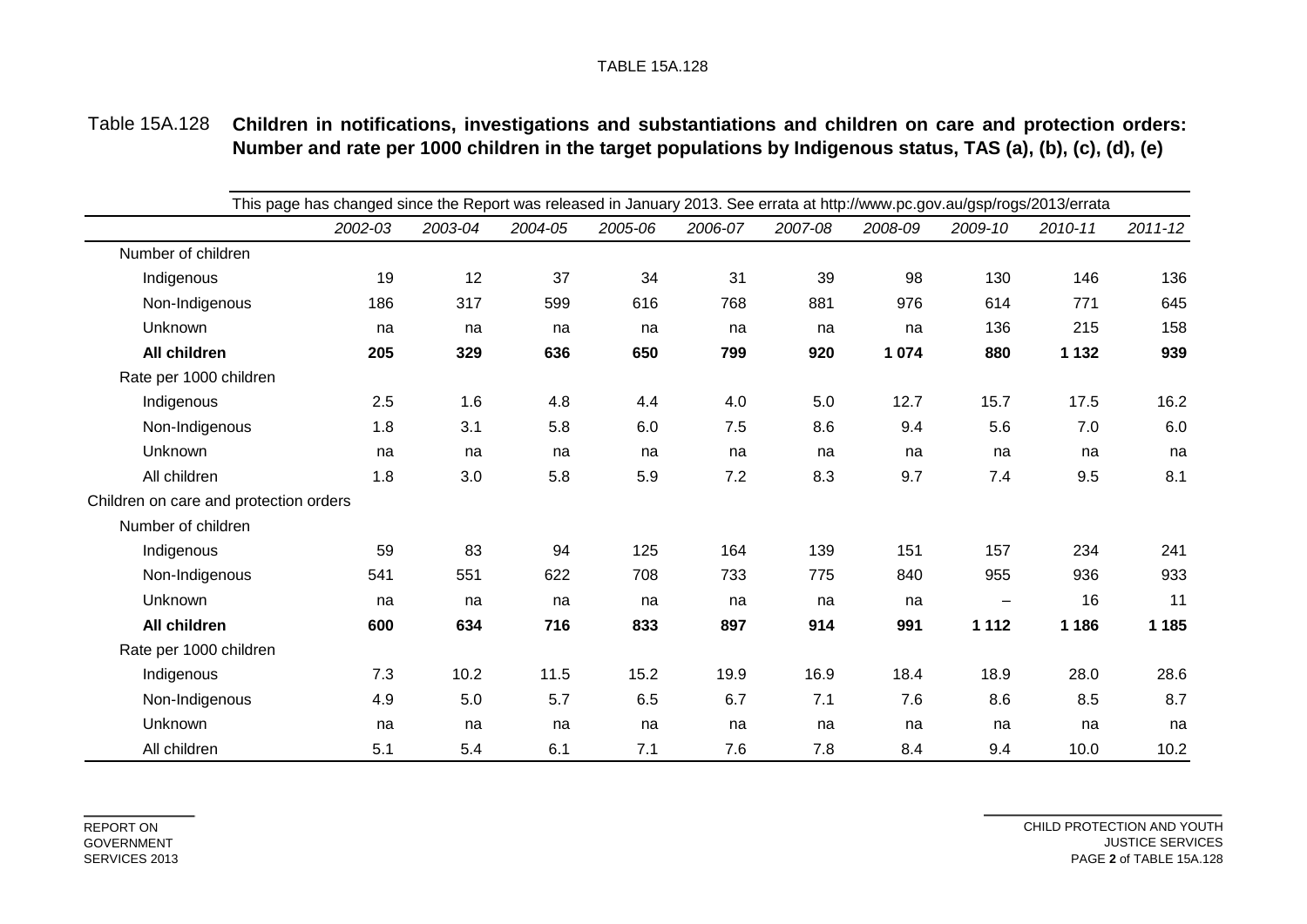## Table 15A.128 **Children in notifications, investigations and substantiations and children on care and protection orders: Number and rate per 1000 children in the target populations by Indigenous status, TAS (a), (b), (c), (d), (e)**

| This page has changed since the Report was released in January 2013. See errata at http://www.pc.gov.au/gsp/rogs/2013/errata |         |         |         |         |         |         |         |         |             |
|------------------------------------------------------------------------------------------------------------------------------|---------|---------|---------|---------|---------|---------|---------|---------|-------------|
| 2002-03                                                                                                                      | 2003-04 | 2004-05 | 2005-06 | 2006-07 | 2007-08 | 2008-09 | 2009-10 | 2010-11 | $2011 - 12$ |

- (a) Prior to 2009-10, rates of children in notifications, investigations and substantiations were calculated as the number of children aged 0–16 years in each category (including children whose ages were not stated) divided by the estimated population of children aged 0–16 years at 31 December, multiplied by 1000. For Indigenous children, the June projections for two years were averaged to obtain a population figure for December of the relevant year. For 2009- 10 onwards, rates of children in notifications, investigations and substantiations are calculated as the number of children aged 0-17 years in each category (including children whose ages were not stated) divided by the estimated population of children aged 0-17 years at 31 December, multiplied by 1000.
- (b) Rates of non-Indigenous children on care and protection orders were calculated as the number of children aged 0–17 years (including children whose ages were not stated) who were on a care and protection order at 30 June, divided by the estimated population aged 0–17 at 31 March, multiplied by 1000. Rates of Indigenous children on care and protection orders were calculated as the number of children aged 0-17 years (including children whose ages were not stated) who were on a care and protection order at 30 June, divided by the estimated population aged 0-17 at 30 June using 'Series B', Experimental estimates and projections, Aboriginal and Torres Strait Islander Australians, 1991 to 2021 (cat. no. 3238.0).
- (c) Prior to 2009-10, children of unknown Indigenous status were reported in the non-Indigenous status category. For 2009-10 onwards, a separate unknown Indigenous status category is reported.
- (d) Rates are not able to be calculated for children of unknown Indigenous status as corresponding population data are not available.
- (e) For 2010-11, the proportion of substantiations for children of unknown Indigenous status impacts the reliability of these data. As such, any comparisons of the Indigenous status breakdown to previous years should be made with caution.

**na** Not available. – Nil or rounded to zero.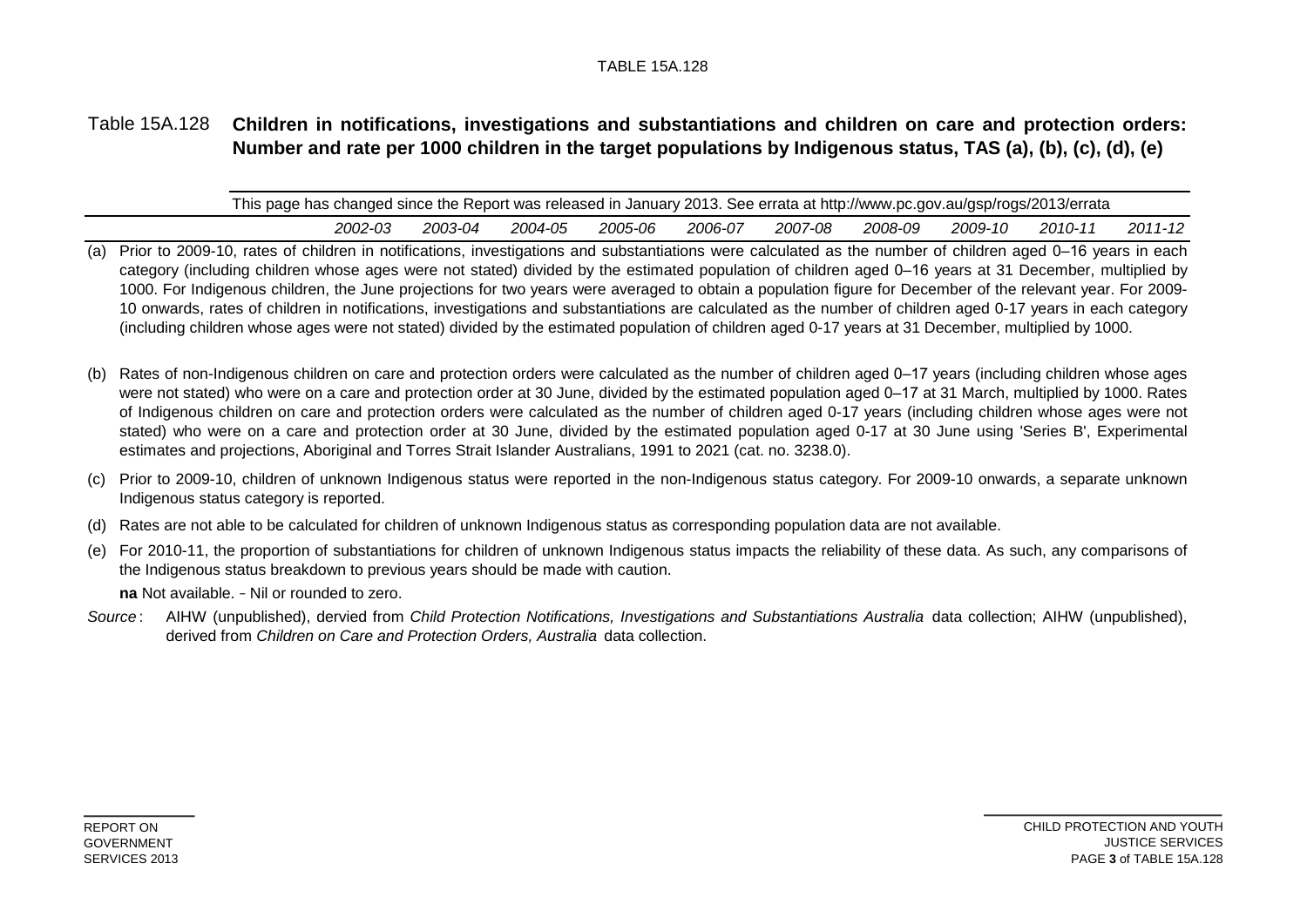|                                      | This page has changed since the Report was released in January 2013. See errata at http://www.pc.gov.au/gsp/rogs/2013/errata |         |         |         |         |         |         |         |         |             |
|--------------------------------------|------------------------------------------------------------------------------------------------------------------------------|---------|---------|---------|---------|---------|---------|---------|---------|-------------|
|                                      | 2002-03                                                                                                                      | 2003-04 | 2004-05 | 2005-06 | 2006-07 | 2007-08 | 2008-09 | 2009-10 | 2010-11 | $2011 - 12$ |
| Children in notifications            |                                                                                                                              |         |         |         |         |         |         |         |         |             |
| Number of children                   |                                                                                                                              |         |         |         |         |         |         |         |         |             |
| Indigenous                           | 111                                                                                                                          | 175     | 273     | 319     | 382     | 394     | 407     | 533     | 521     | 586         |
| Non-Indigenous                       | 1 3 7 2                                                                                                                      | 2 5 4 1 | 3 1 5 7 | 3780    | 4 1 8 5 | 4 1 3 5 | 4 5 4 6 | 2896    | 2814    | 2718        |
| Unknown                              | na                                                                                                                           | na      | na      | na      | na      | na      | na      | 2 0 9 0 | 2 4 3 3 | 2 7 3 2     |
| All children                         | 1 4 8 3                                                                                                                      | 2716    | 3 4 3 0 | 4 0 9 9 | 4567    | 4 5 29  | 4 9 5 3 | 5 5 1 9 | 5768    | 6 0 36      |
| Rate per 1000 children               |                                                                                                                              |         |         |         |         |         |         |         |         |             |
| Indigenous                           | 65.1                                                                                                                         | 100.8   | 154.6   | 183.0   | 210.4   | 214.4   | 227.2   | 277.7   | 269.5   | 299.9       |
| Non-Indigenous                       | 19.1                                                                                                                         | 35.9    | 45.2    | 54.4    | 59.9    | 58.7    | 63.5    | 37.6    | 35.9    | 34.5        |
| Unknown                              | na                                                                                                                           | na      | na      | na      | na      | na      | na      | na      | na      | na          |
| All children                         | 20.2                                                                                                                         | 37.5    | 47.9    | 57.6    | 63.7    | 62.6    | 67.5    | 69.9    | 71.9    | 74.7        |
| Children in finalised investigations |                                                                                                                              |         |         |         |         |         |         |         |         |             |
| Number of children                   |                                                                                                                              |         |         |         |         |         |         |         |         |             |
| Indigenous                           | 61                                                                                                                           | 70      | 166     | 171     | 159     | 137     | 181     | 180     | 223     | 229         |
| Non-Indigenous                       | 601                                                                                                                          | 773     | 1 4 8 6 | 1 407   | 1 2 9 6 | 769     | 1 0 7 1 | 763     | 665     | 757         |
| Unknown                              | na                                                                                                                           | na      | na      | na      | na      | na      | na      | 135     | 181     | 318         |
| All children                         | 662                                                                                                                          | 843     | 1652    | 1 578   | 1 4 5 5 | 906     | 1 2 5 2 | 1 0 7 8 | 1 0 6 9 | 1 3 0 4     |
| Rate per 1000 children               |                                                                                                                              |         |         |         |         |         |         |         |         |             |
| Indigenous                           | 35.8                                                                                                                         | 40.3    | 94.0    | 98.1    | 87.6    | 74.5    | 101.1   | 93.8    | 115.4   | 117.2       |
| Non-Indigenous                       | 8.4                                                                                                                          | 10.9    | 21.3    | 20.3    | 18.5    | 10.9    | 15.0    | 9.9     | 8.5     | 9.6         |
| Unknown                              | na                                                                                                                           | na      | na      | na      | na      | na      | na      | na      | na      | na          |
| All children                         | 9.0                                                                                                                          | 11.6    | 23.1    | 22.2    | 20.3    | 12.5    | 17.1    | 13.7    | 13.3    | 16.1        |
|                                      |                                                                                                                              |         |         |         |         |         |         |         |         |             |

## Table 15A.146 **Children in notifications, investigations and substantiations and children on care and protection orders: Number and rate per 1000 children in the target populations by Indigenous status, ACT (a), (b), (c), (d)**

Children in substantiations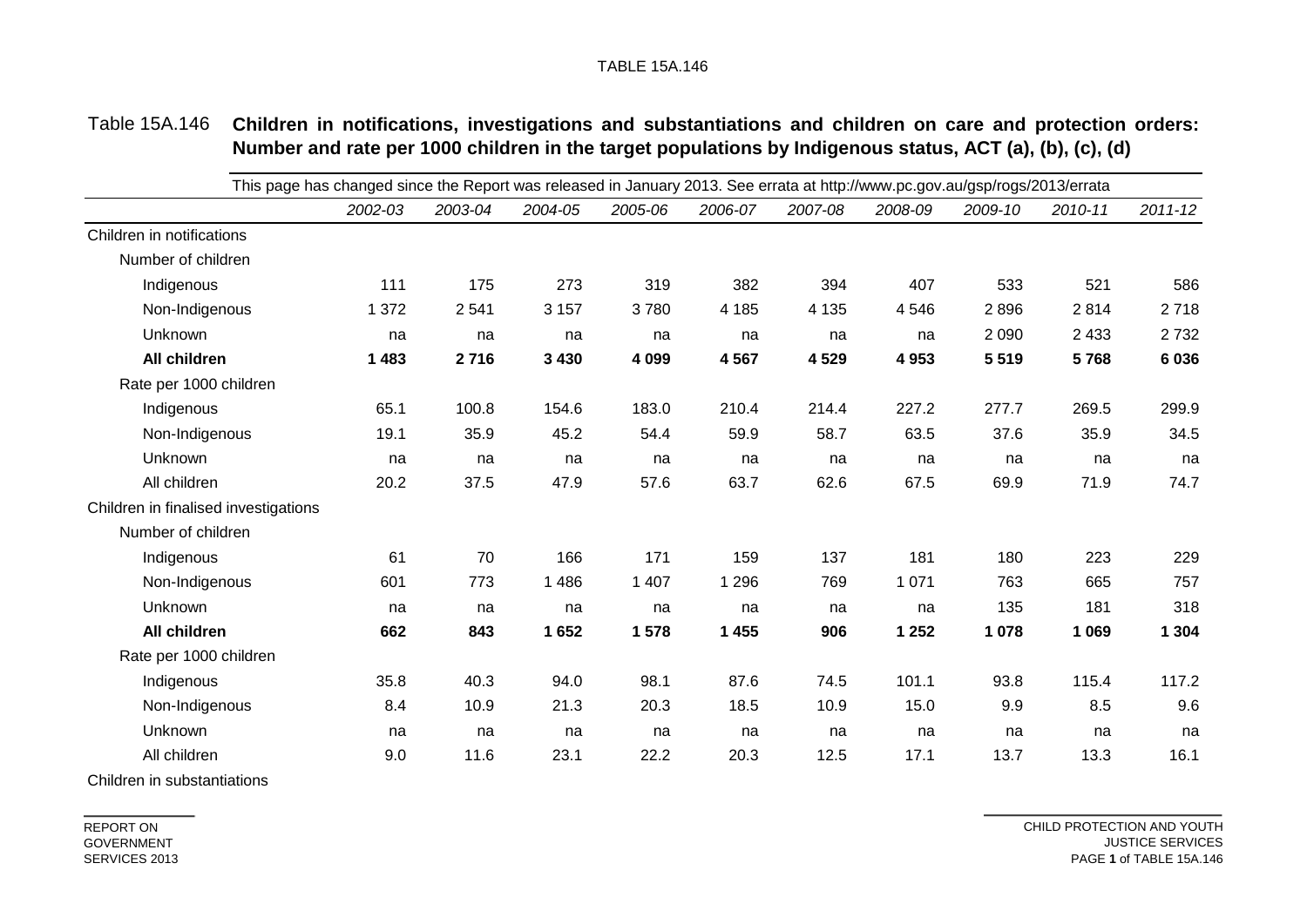| Table 15A.146 Children in notifications, investigations and substantiations and children on care and protection orders: |
|-------------------------------------------------------------------------------------------------------------------------|
| Number and rate per 1000 children in the target populations by Indigenous status, ACT (a), (b), (c), (d)                |

|                                        | This page has changed since the Report was released in January 2013. See errata at http://www.pc.gov.au/gsp/rogs/2013/errata |         |         |         |         |         |         |                |         |             |
|----------------------------------------|------------------------------------------------------------------------------------------------------------------------------|---------|---------|---------|---------|---------|---------|----------------|---------|-------------|
|                                        | 2002-03                                                                                                                      | 2003-04 | 2004-05 | 2005-06 | 2006-07 | 2007-08 | 2008-09 | 2009-10        | 2010-11 | $2011 - 12$ |
| Number of children                     |                                                                                                                              |         |         |         |         |         |         |                |         |             |
| Indigenous                             | 33                                                                                                                           | 44      | 99      | 99      | 75      | 88      | 97      | 118            | 106     | 113         |
| Non-Indigenous                         | 230                                                                                                                          | 441     | 758     | 754     | 483     | 447     | 508     | 380            | 329     | 331         |
| Unknown                                | na                                                                                                                           | na      | na      | na      | na      | na      | na      | 52             | 30      | 110         |
| All children                           | 263                                                                                                                          | 485     | 857     | 853     | 558     | 535     | 605     | 550            | 465     | 554         |
| Rate per 1000 children                 |                                                                                                                              |         |         |         |         |         |         |                |         |             |
| Indigenous                             | 19.4                                                                                                                         | 25.3    | 56.1    | 56.8    | 41.3    | 47.9    | 54.2    | 61.5           | 54.8    | 57.8        |
| Non-Indigenous                         | 3.2                                                                                                                          | 6.2     | 10.9    | 10.9    | 6.9     | 6.3     | 7.1     | 4.9            | 4.2     | 4.2         |
| Unknown                                | na                                                                                                                           | na      | na      | na      | na      | na      | na      | na             | na      | na          |
| All children                           | 3.6                                                                                                                          | 6.7     | 12.0    | 12.0    | 7.8     | 7.4     | 8.2     | 7.0            | 5.8     | 6.9         |
| Children on care and protection orders |                                                                                                                              |         |         |         |         |         |         |                |         |             |
| Number of children                     |                                                                                                                              |         |         |         |         |         |         |                |         |             |
| Indigenous                             | 48                                                                                                                           | 53      | 70      | 100     | 113     | 117     | 130     | 159            | 176     | 164         |
| Non-Indigenous                         | 240                                                                                                                          | 300     | 394     | 458     | 461     | 435     | 480     | 492            | 535     | 543         |
| Unknown                                | na                                                                                                                           | na      | na      | na      | na      | na      | na      | $\overline{c}$ | 12      | 12          |
| All children                           | 288                                                                                                                          | 353     | 464     | 558     | 574     | 552     | 610     | 653            | 723     | 719         |
| Rate per 1000 children                 |                                                                                                                              |         |         |         |         |         |         |                |         |             |
| Indigenous                             | 26.5                                                                                                                         | 28.7    | 37.4    | 53.3    | 58.9    | 60.2    | 68.2    | 82.5           | 90.9    | 83.2        |
| Non-Indigenous                         | 3.2                                                                                                                          | 4.0     | 5.3     | 6.2     | 6.2     | 5.8     | 6.3     | 6.3            | 6.8     | 6.9         |
| Unknown                                | na                                                                                                                           | na      | na      | na      | na      | na      | na      | na             | na      | na          |
| All children                           | 3.7                                                                                                                          | 4.6     | 6.1     | 7.4     | 7.5     | 7.1     | 7.8     | 8.2            | 9.0     | 8.9         |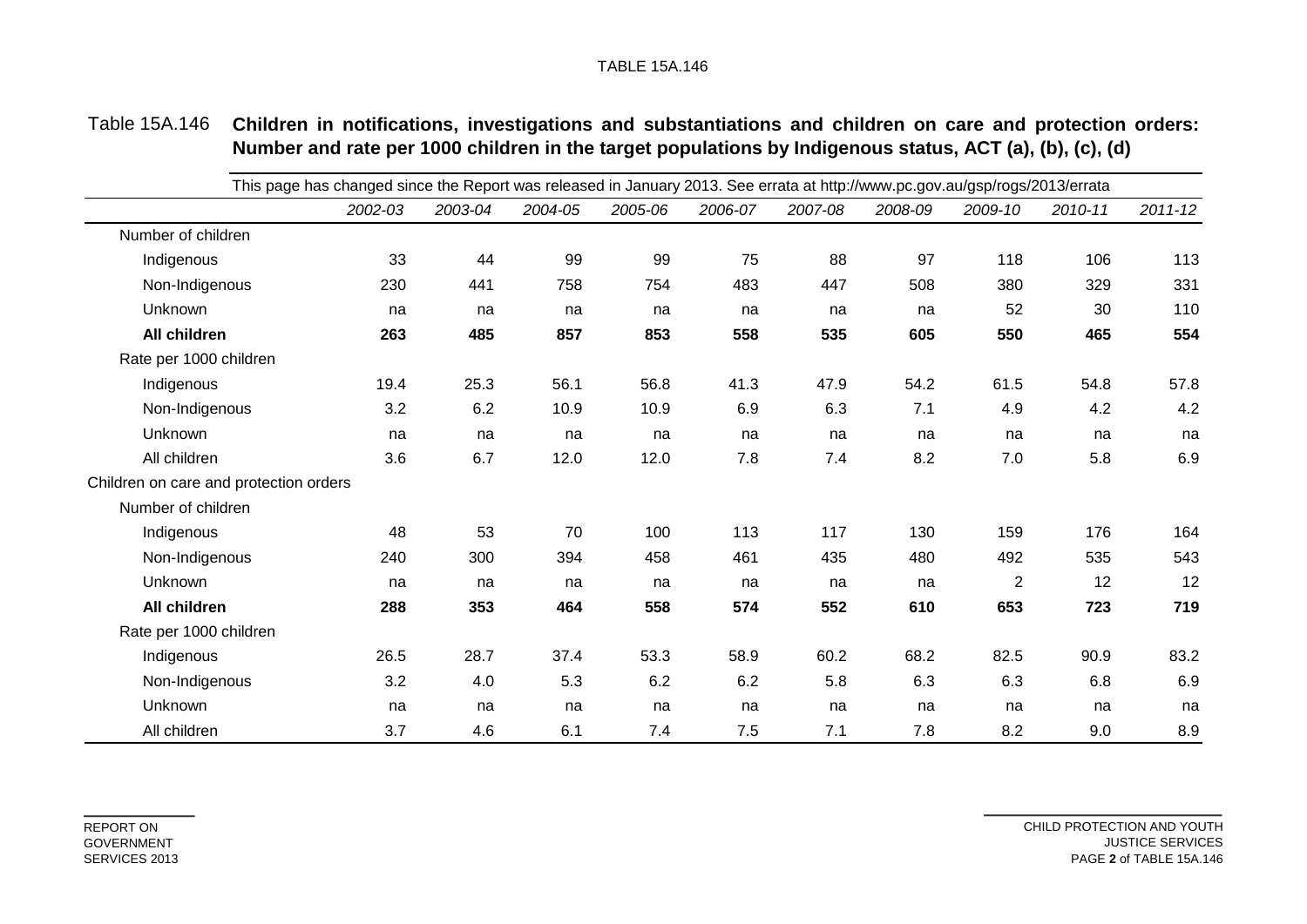## Table 15A.146 **Children in notifications, investigations and substantiations and children on care and protection orders: Number and rate per 1000 children in the target populations by Indigenous status, ACT (a), (b), (c), (d)**

| This page has changed since the Report was released in January 2013. See errata at http://www.pc.gov.au/gsp/rogs/2013/errata |         |         |         |         |         |         |         |         |             |
|------------------------------------------------------------------------------------------------------------------------------|---------|---------|---------|---------|---------|---------|---------|---------|-------------|
| 2002-03                                                                                                                      | 2003-04 | 2004-05 | 2005-06 | 2006-07 | 2007-08 | 2008-09 | 2009-10 | 2010-11 | $2011 - 12$ |

- (a) Prior to 2009-10, rates of children in notifications, investigations and substantiations were calculated as the number of children aged 0–16 years in each category (including children whose ages were not stated) divided by the estimated population of children aged 0–16 years at 31 December, multiplied by 1000. For Indigenous children, the June projections for two years were averaged to obtain a population figure for December of the relevant year. For 2009-10 onwards, rates of children in notifications, investigations and substantiations are calculated as the number of children aged 0-17 years in each category (including children whose ages were not stated) divided by the estimated population of children aged 0-17 years at 31 December, multiplied by 1000.
- (b) Rates of non-Indigenous children on care and protection orders were calculated as the number of children aged 0–17 years (including children whose ages were not stated) who were on a care and protection order at 30 June, divided by the estimated population aged 0–17 at 31 March, multiplied by 1000. Rates of Indigenous children on care and protection orders were calculated as the number of children aged 0-17 years (including children whose ages were not stated) who were on a care and protection order at 30 June, divided by the estimated population aged 0-17 at 30 June using 'Series B', Experimental estimates and projections, Aboriginal and Torres Strait Islander Australians, 1991 to 2021 (cat. no. 3238.0).
- (c) Prior to 2009-10, children of unknown Indigenous status were reported in the non-Indigenous status category. For 2009-10 onwards, a separate unknown Indigenous status category is reported.

(d) Rates are not able to be calculated for children of unknown Indigenous status as corresponding population data are not available.

**na** Not available.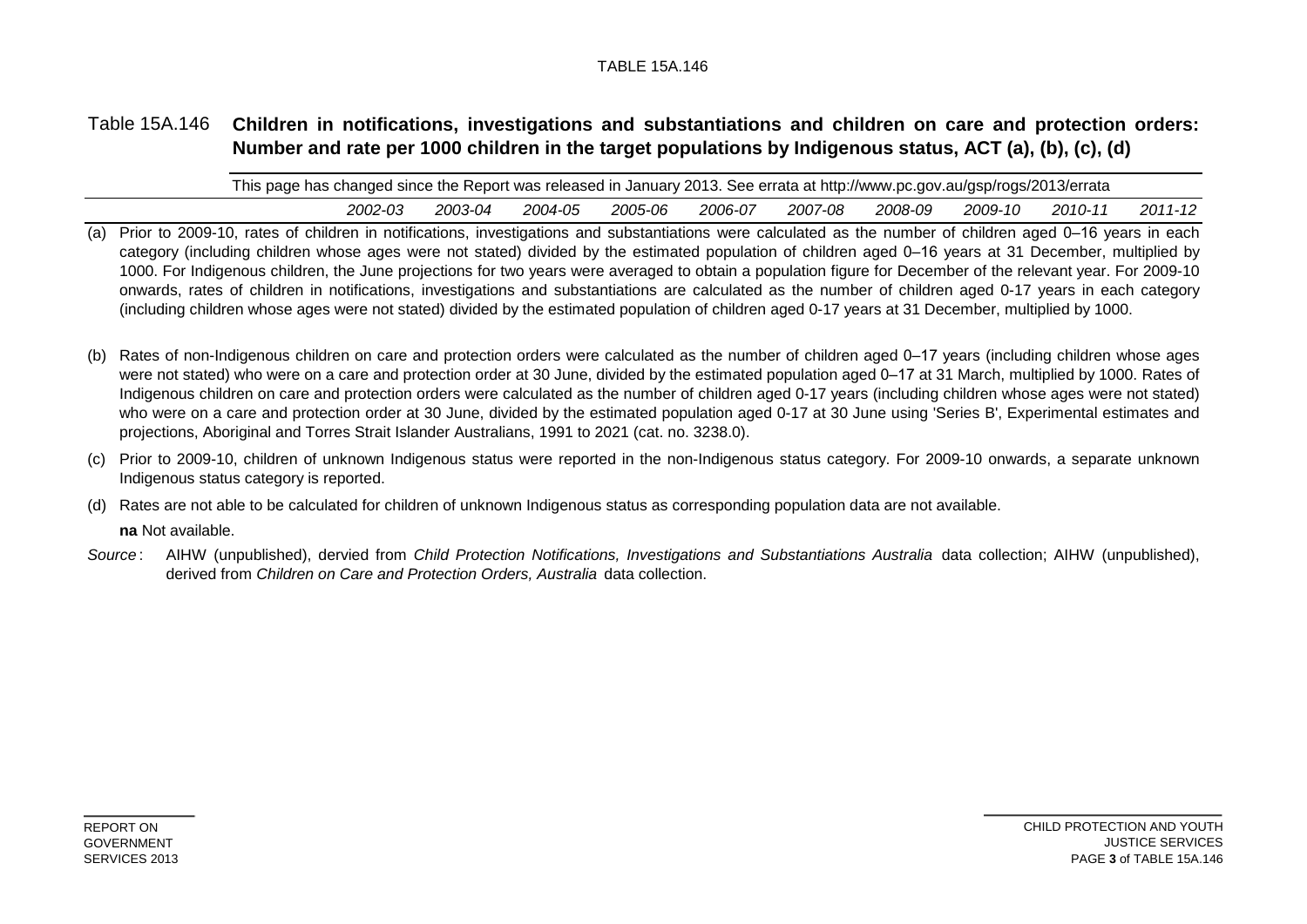| Table 15A.164 Children in notifications, investigations and substantiations and children on care and protection orders: |  |
|-------------------------------------------------------------------------------------------------------------------------|--|
| Number and rate per 1000 children in the target populations by Indigenous status, NT (a), (b), (c), (d)                 |  |

| This page has changed since the Report was released in January 2013. See errata at http://www.pc.gov.au/gsp/rogs/2013/errata |         |         |         |         |         |         |         |                          |         |             |
|------------------------------------------------------------------------------------------------------------------------------|---------|---------|---------|---------|---------|---------|---------|--------------------------|---------|-------------|
|                                                                                                                              | 2002-03 | 2003-04 | 2004-05 | 2005-06 | 2006-07 | 2007-08 | 2008-09 | 2009-10                  | 2010-11 | $2011 - 12$ |
| Children in notifications                                                                                                    |         |         |         |         |         |         |         |                          |         |             |
| Number of children                                                                                                           |         |         |         |         |         |         |         |                          |         |             |
| Indigenous                                                                                                                   | 738     | 1 0 5 2 | 1 0 3 2 | 1 3 9 6 | 1 6 3 2 | 1978    | 2874    | 3 3 4 8                  | 3 4 9 8 | 4 2 1 9     |
| Non-Indigenous                                                                                                               | 595     | 618     | 745     | 916     | 948     | 983     | 1 3 7 1 | 1 3 7 1                  | 1 2 5 9 | 1 4 5 8     |
| Unknown                                                                                                                      | na      | na      | na      | na      | na      | na      | na      | $\overline{\phantom{m}}$ | 81      | 65          |
| <b>All children</b>                                                                                                          | 1 3 3 3 | 1670    | 1777    | 2 3 1 2 | 2580    | 2961    | 4 2 4 5 | 4719                     | 4838    | 5742        |
| Rate per 1000 children                                                                                                       |         |         |         |         |         |         |         |                          |         |             |
| Indigenous                                                                                                                   | 32.2    | 45.5    | 44.4    | 59.9    | 69.6    | 84.1    | 112.4   | 123.0                    | 127.8   | 153.2       |
| Non-Indigenous                                                                                                               | 19.1    | 18.6    | 22.5    | 27.4    | 27.3    | 28.0    | 40.9    | 38.4                     | 35.8    | 42.2        |
| Unknown                                                                                                                      | na      | na      | na      | na      | na      | na      | na      | na                       | na      | na          |
| All children                                                                                                                 | 24.6    | 29.6    | 31.5    | 40.7    | 44.3    | 50.5    | 71.8    | 75.0                     | 77.3    | 92.4        |
| Children in finalised investigations                                                                                         |         |         |         |         |         |         |         |                          |         |             |
| Number of children                                                                                                           |         |         |         |         |         |         |         |                          |         |             |
| Indigenous                                                                                                                   | 379     | 656     | 611     | 653     | 782     | 1 0 8 9 | 1 2 9 5 | 1700                     | 2 2 5 6 | 2514        |
| Non-Indigenous                                                                                                               | 286     | 274     | 341     | 305     | 391     | 404     | 486     | 430                      | 661     | 661         |
| Unknown                                                                                                                      | na      | na      | na      | na      | na      | na      | na      | $\overline{\phantom{m}}$ | 29      | 3           |
| <b>All children</b>                                                                                                          | 665     | 930     | 952     | 958     | 1 1 7 3 | 1 4 9 3 | 1781    | 2 1 3 0                  | 2946    | 3 1 7 8     |
| Rate per 1000 children                                                                                                       |         |         |         |         |         |         |         |                          |         |             |
| Indigenous                                                                                                                   | 16.5    | 28.4    | 26.3    | 28.0    | 33.4    | 46.3    | 50.7    | 62.5                     | 82.4    | 91.3        |
| Non-Indigenous                                                                                                               | 9.2     | 8.2     | 10.3    | 9.1     | 11.3    | 11.5    | 14.5    | 12.1                     | 18.8    | 19.1        |
| Unknown                                                                                                                      | na      | na      | na      | na      | na      | na      | na      | na                       | na      | na          |
| All children                                                                                                                 | 12.3    | 16.5    | 16.9    | 16.9    | 20.2    | 25.5    | 30.1    | 33.9                     | 47.1    | 51.1        |
|                                                                                                                              |         |         |         |         |         |         |         |                          |         |             |

Children in substantiations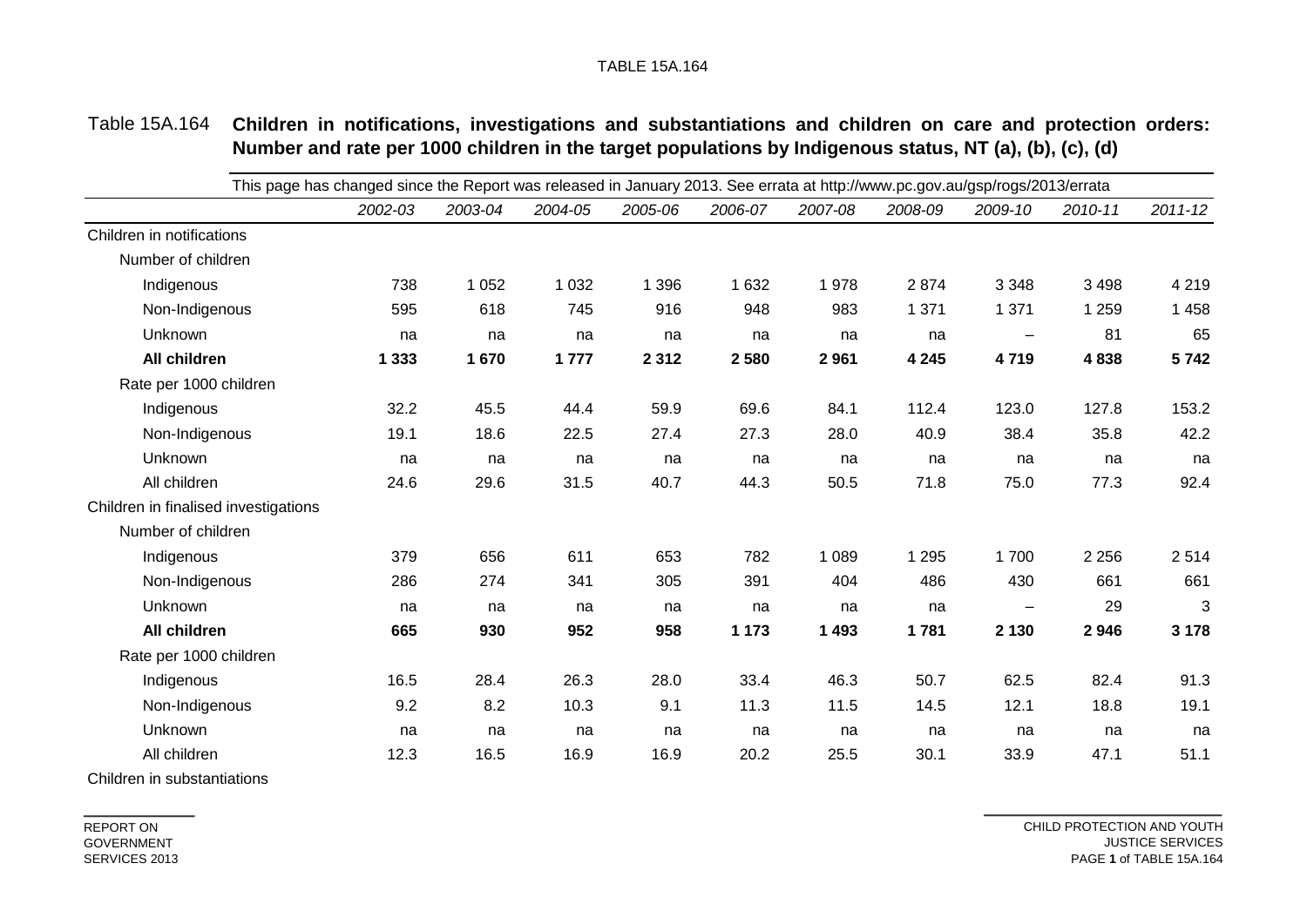| Table 15A.164 Children in notifications, investigations and substantiations and children on care and protection orders: |  |  |  |  |
|-------------------------------------------------------------------------------------------------------------------------|--|--|--|--|
| Number and rate per 1000 children in the target populations by Indigenous status, NT (a), (b), (c), (d)                 |  |  |  |  |

|                                        | This page has changed since the Report was released in January 2013. See errata at http://www.pc.gov.au/gsp/rogs/2013/errata |         |         |         |         |         |         |                |                |             |
|----------------------------------------|------------------------------------------------------------------------------------------------------------------------------|---------|---------|---------|---------|---------|---------|----------------|----------------|-------------|
|                                        | 2002-03                                                                                                                      | 2003-04 | 2004-05 | 2005-06 | 2006-07 | 2007-08 | 2008-09 | 2009-10        | 2010-11        | $2011 - 12$ |
| Number of children                     |                                                                                                                              |         |         |         |         |         |         |                |                |             |
| Indigenous                             | 198                                                                                                                          | 375     | 319     | 354     | 395     | 558     | 617     | 868            | 1 1 8 6        | 1 3 0 4     |
| Non-Indigenous                         | 113                                                                                                                          | 116     | 128     | 108     | 145     | 142     | 145     | 169            | 232            | 209         |
| Unknown                                | na                                                                                                                           | na      | na      | na      | na      | na      | na      | $\overline{7}$ | $\overline{7}$ |             |
| All children                           | 311                                                                                                                          | 491     | 447     | 462     | 540     | 700     | 762     | 1 0 4 4        | 1 4 2 5        | 1 5 1 3     |
| Rate per 1000 children                 |                                                                                                                              |         |         |         |         |         |         |                |                |             |
| Indigenous                             | 8.6                                                                                                                          | 16.2    | 13.7    | 15.2    | 16.8    | 23.7    | 24.1    | 31.9           | 43.3           | 47.3        |
| Non-Indigenous                         | 3.6                                                                                                                          | 3.5     | 3.9     | 3.2     | 4.2     | 4.0     | 4.3     | 4.7            | 6.6            | 6.0         |
| Unknown                                | na                                                                                                                           | na      | na      | na      | na      | na      | na      | na             | na             | na          |
| All children                           | 5.7                                                                                                                          | 8.7     | 7.9     | 8.1     | 9.3     | 11.9    | 12.9    | 16.6           | 22.8           | 24.4        |
| Children on care and protection orders |                                                                                                                              |         |         |         |         |         |         |                |                |             |
| Number of children                     |                                                                                                                              |         |         |         |         |         |         |                |                |             |
| Indigenous                             | 174                                                                                                                          | 230     | 281     | 303     | 300     | 363     | 428     | 507            | 575            | 646         |
| Non-Indigenous                         | 100                                                                                                                          | 115     | 133     | 134     | 151     | 157     | 149     | 186            | 146            | 134         |
| Unknown                                | na                                                                                                                           | na      | na      | na      | na      | na      | na      | 3              | 1              |             |
| All children                           | 274                                                                                                                          | 345     | 414     | 437     | 451     | 520     | 577     | 696            | 722            | 780         |
| Rate per 1000 children                 |                                                                                                                              |         |         |         |         |         |         |                |                |             |
| Indigenous                             | 7.2                                                                                                                          | 9.4     | 11.4    | 12.2    | 12.1    | 14.6    | 15.8    | 18.6           | 20.9           | 23.4        |
| Non-Indigenous                         | 2.8                                                                                                                          | 3.3     | 3.8     | 3.8     | 4.1     | 4.2     | 4.2     | 5.2            | 4.2            | 3.9         |
| Unknown                                | na                                                                                                                           | na      | na      | na      | na      | na      | na      | na             | na             | na          |
| All children                           | 4.6                                                                                                                          | 5.8     | 7.0     | 7.3     | 7.3     | 8.4     | 9.2     | 11.1           | 11.6           | 12.5        |